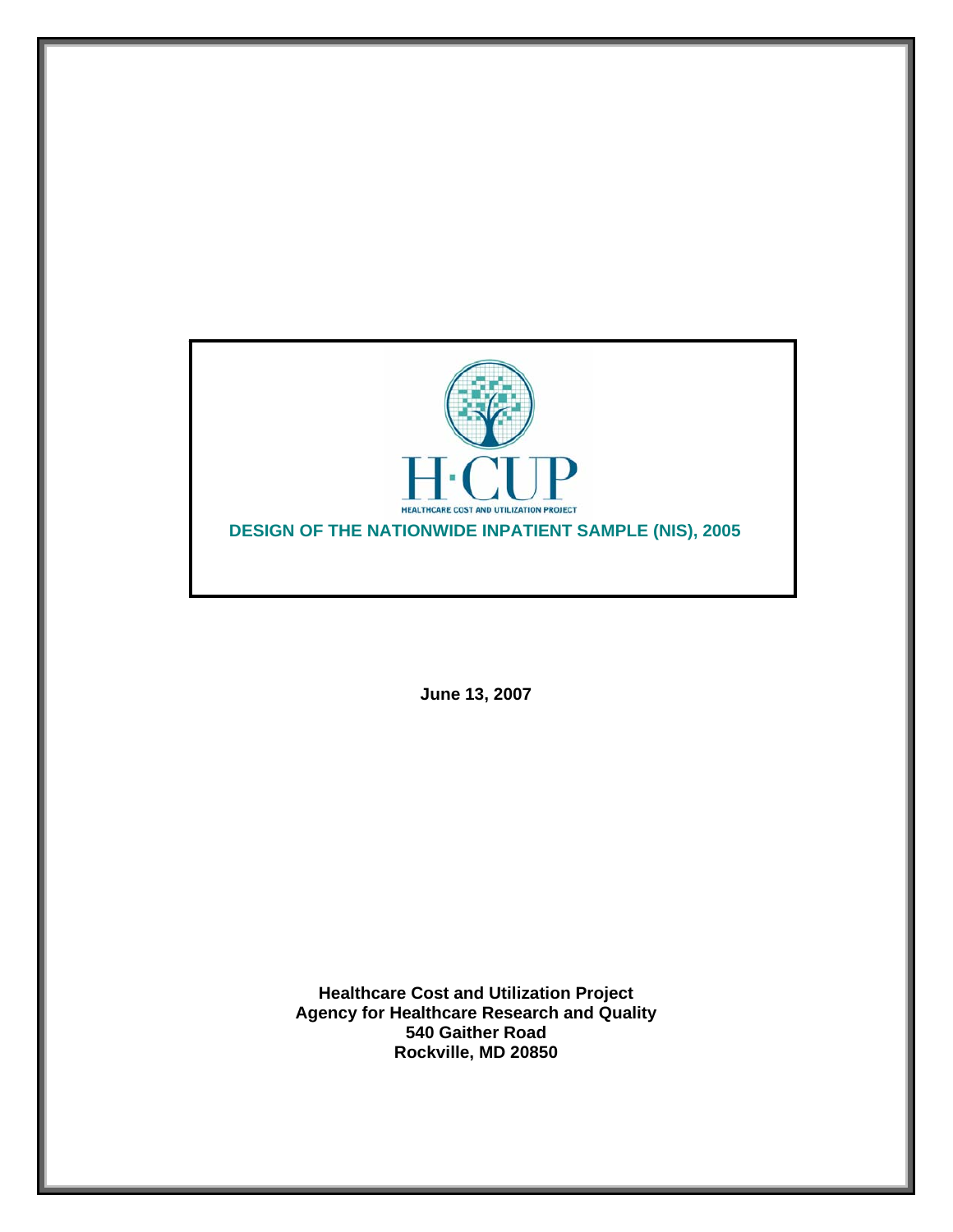# **TABLE OF CONTENTS**

| Change to Hospital Sampling Procedure Beginning with the 1998 NIS  15 |  |
|-----------------------------------------------------------------------|--|
|                                                                       |  |
|                                                                       |  |
|                                                                       |  |
|                                                                       |  |
|                                                                       |  |
|                                                                       |  |
|                                                                       |  |
|                                                                       |  |
|                                                                       |  |
|                                                                       |  |
|                                                                       |  |
|                                                                       |  |
|                                                                       |  |
|                                                                       |  |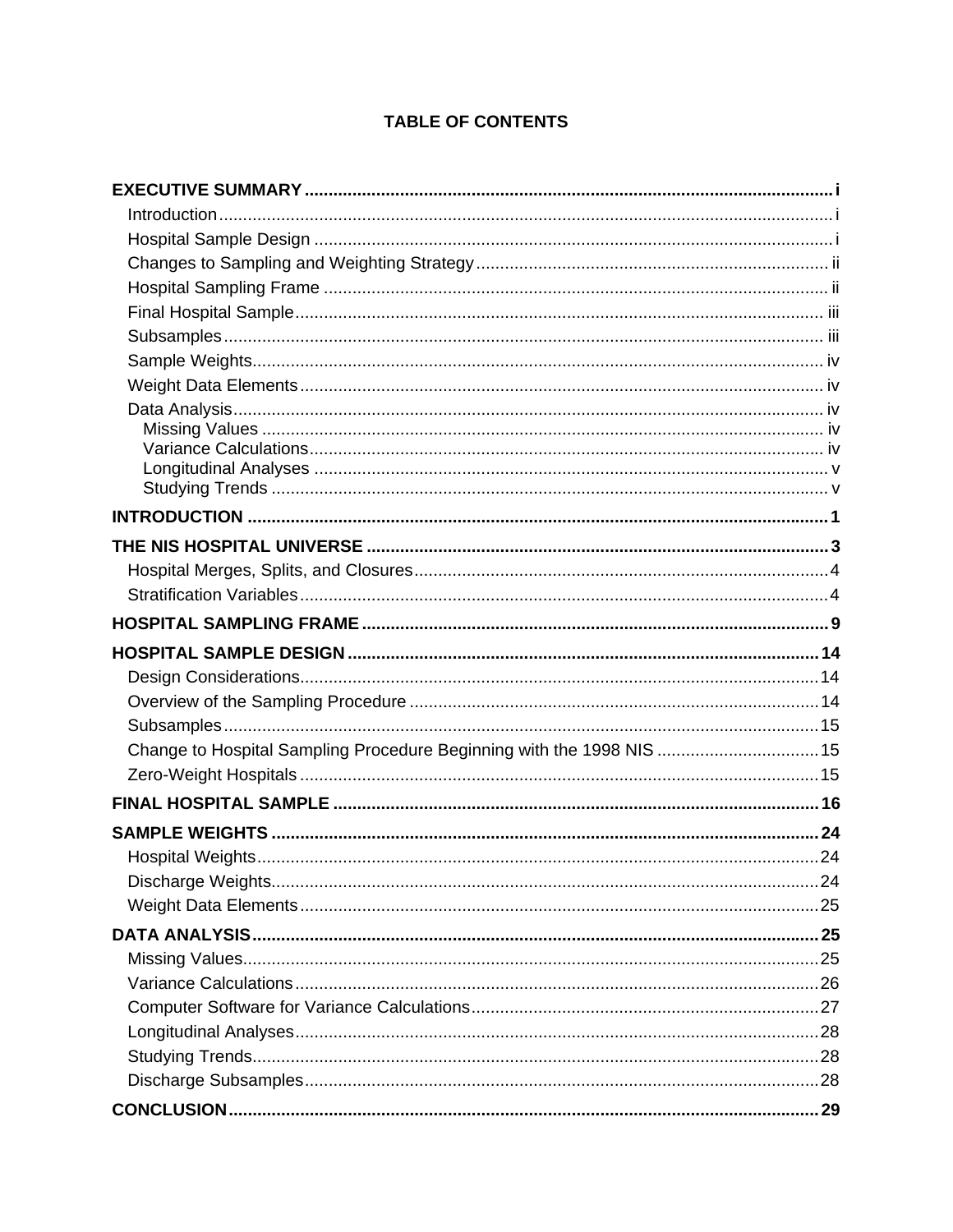# **INDEX OF TABLES**

# **INDEX OF FIGURES**

| Figure 4: Number of Hospitals in the 2005 Universe, Frame, and Sample for Frame States 12  |  |
|--------------------------------------------------------------------------------------------|--|
|                                                                                            |  |
|                                                                                            |  |
|                                                                                            |  |
| Figure 8: Number of Hospitals in the 2005 Universe, Frame, Sample, Target, and Surplus, by |  |
|                                                                                            |  |
|                                                                                            |  |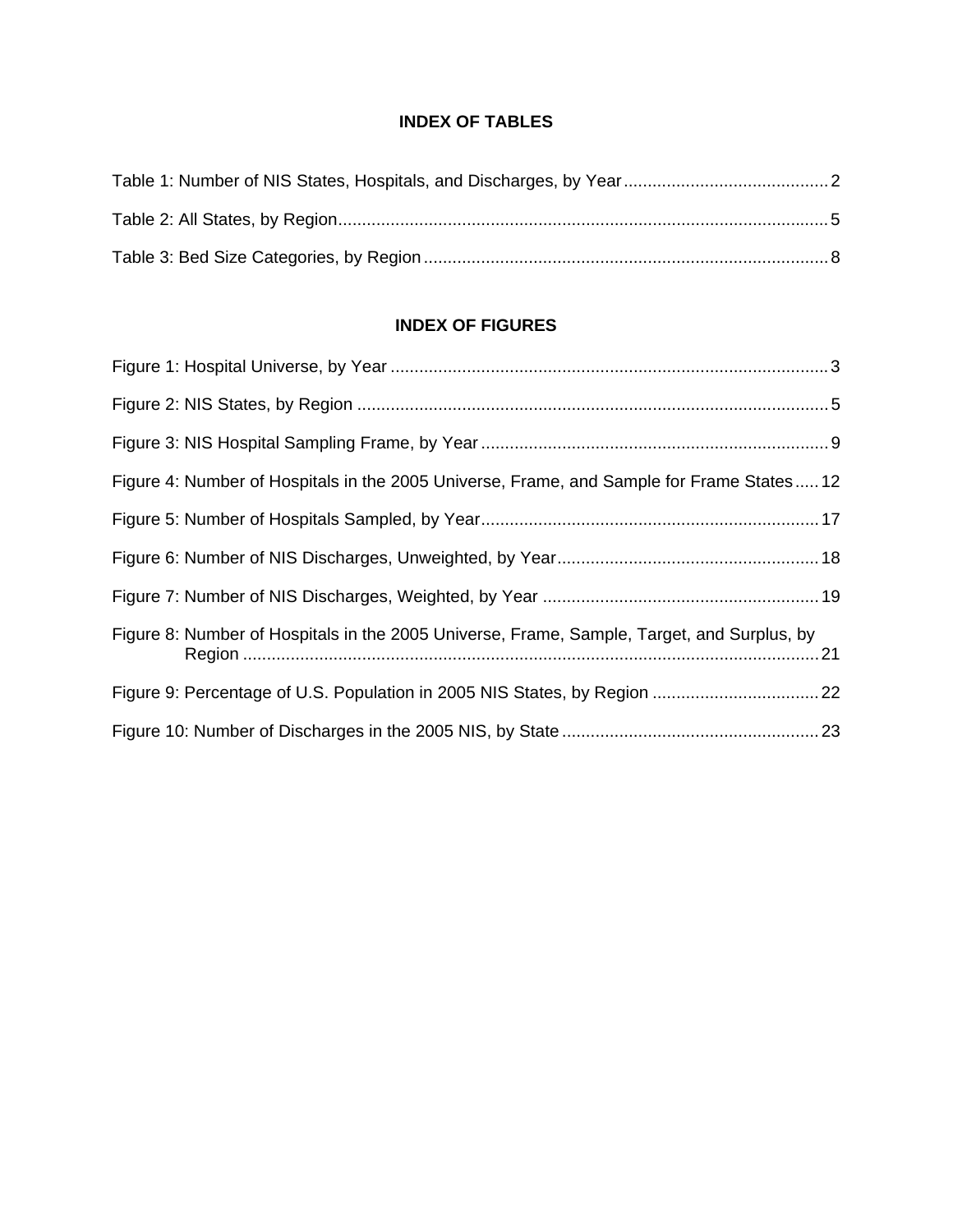## **EXECUTIVE SUMMARY**

#### <span id="page-3-0"></span>**Introduction**

The Nationwide Inpatient Sample (NIS) is one of a family of databases and software tools developed as part of the Healthcare Cost and Utilization Project (HCUP), a Federal-State-Industry partnership sponsored by the Agency for Healthcare Research and Quality (AHRQ). The NIS is the largest nationwide all-payer hospital inpatient care database in the U.S. Each year the NIS contains data from approximately eight million hospital stays – all discharge records from approximately 1,000 hospitals selected from HCUP State Inpatient Databases (SID) data.

The HCUP NIS team developed the NIS to provide analyses of hospital utilization, charges, and quality of care across the United States. This report describes the NIS sample and weights, summarizes the contents of the 2005 NIS, and discusses data analysis issues. Previous NIS releases covered 1988 through 2004. This document highlights cumulative information for all previous years to provide a longitudinal view of the database. The 2005 NIS includes data from 37 states, the same number included in the 2003 and 2004 NIS. Compared with 2004, one state was added (Oklahoma) and one was dropped (Virginia).

#### **Hospital Sample Design**

The NIS sampling frame included all community, non-rehabilitation hospitals in the SID that could be matched to the corresponding hospitals in the American Hospital Association (AHA) Annual Survey Database. Based on data from 37 states, there were 3,860 hospitals in the 2005 sampling frame, representing a 4.2% increase from the 2004 NIS. The target universe includes all acute care discharges from non-rehabilitation, community hospitals in the United States. In 2005, the target universe contained 5,146 hospitals.

The NIS is a stratified probability sample of hospitals in the frame, with sampling probabilities calculated to select 20% of the universe contained in each stratum. The overall objective was to select a sample of hospitals representative of the target universe. With this goal in mind, we defined NIS sampling strata based on the following five hospital characteristics contained in the AHA hospital files:

- 1. Geographic Region Northeast, Midwest, West, and South
- 2. Control public, private not-for-profit, and proprietary
- 3. Location urban or rural
- 4. Teaching Status teaching or non-teaching
- 5. Bed Size small, medium, and large.

After stratifying the universe of hospitals, we randomly selected up to 20% of the total number of U.S. hospitals within each stratum. If a stratum contained too few frame hospitals, then all were selected for the NIS, subject to sampling restrictions specified by states. The resulting sample for 2005 included 1,054 hospitals, representing 20.5% of the total hospital universe of 5,146 hospitals.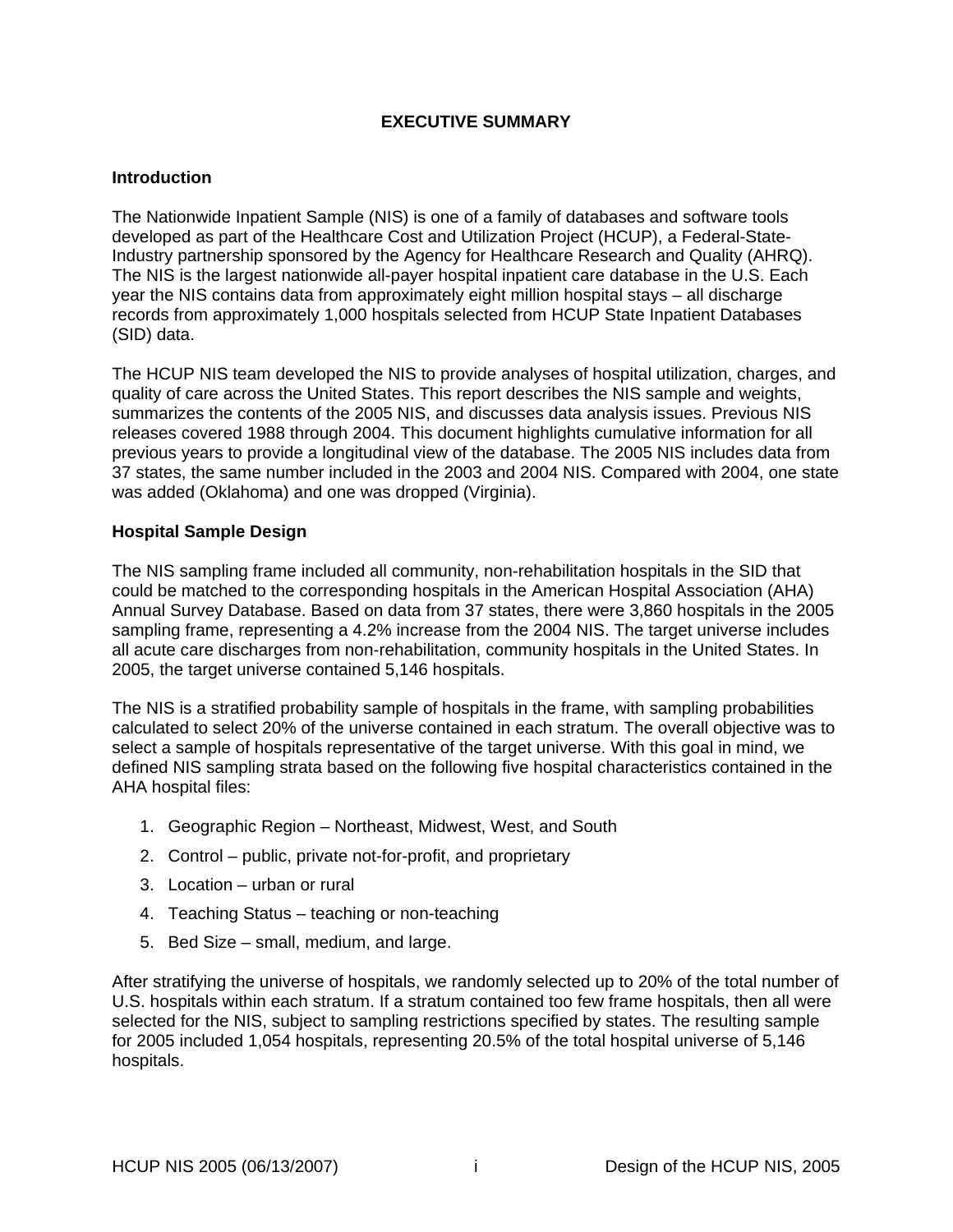## <span id="page-4-0"></span>**Changes to Sampling and Weighting Strategy**

Given the increase in the number of contributing states, the NIS team evaluated and revised the sampling and weighting strategy for 1998 and subsequent data years in order to best represent the U.S. These changes included:

- Revising definitions of the strata variables
- Excluding rehabilitation hospitals from the NIS hospital universe
- Changing the calculation of hospital universe discharges for the weights.

Also, beginning with the 1998 NIS sampling procedures, all frame hospitals within a stratum have an equal probability of selection, regardless of whether they had appeared in prior NIS samples. This deviates from the procedure used for earlier samples, which maximized the longitudinal component of the NIS series. A full description of the evaluation and revision of the NIS sampling strategy for 1998 and subsequent data years can be found in the special report, *Changes in NIS Sampling and Weighting Strategy for 1998.* This document is available on the HCUP User Support Website at<http://www.hcup-us.ahrq.gov/db/nation/nis/nisrelatedreports.jsp>.

Beginning with the 2004 NIS, we changed the classification of urban or rural hospital location for the sampling strata to use the newer Core Based Statistical Area (CBSA) codes rather than the older Metropolitan Statistical Area (MSA) codes. The CBSA groups are based on 2000 Census data, whereas the MSA groups were based on 1990 Census data. Also, the criteria for classifying the counties differ. For more information on the difference between CBSAs and MSAs, please refer to the U.S. Census Bureau Website at [http://www.census.gov/population/www/estimates/metroarea.html.](http://www.census.gov/population/www/estimates/metroarea.html)

Previously, we classified hospitals in an MSA as urban hospitals, while we classified hospitals outside an MSA as rural hospitals. Beginning with the 2004 NIS, we categorized hospitals with a CBSA type of *Metropolitan* or *Division* as urban, while we designated hospitals with a CBSA type of *Micropolitan* or *Rural* as rural. This change contributed to a slight decline in the number of hospitals that were classified as rural and a corresponding increase in the number of hospitals categorized as urban. For the 2003 NIS, 44.9% of hospitals in the AHA Universe were classified as rural hospitals; for 2004, only 41.3% of AHA Universe hospitals were classified as rural.

## **Hospital Sampling Frame**

The 2005 NIS sampling frame included data provided by 37 HCUP State Partners. On average, 95% of the hospital universe is included in the sampling frame for all but six of these states. (Restrictions from other states did not have an appreciable effect on the percentage of hospitals in the sampling frame.) Three State Partners – Hawaii, South Carolina, and South Dakota – limited the number of state hospitals included in the frame to between 60 and 81 percent. Texas supplied data from only 80% of the state's hospitals because some Texas hospitals, mostly small rural facilities, are exempt from statutory reporting requirements. We omitted 34 Michigan hospitals from the frame because they did not report total charges, leaving 70% of Michigan hospitals in the frame. Ohio supplied data from only 83% of hospitals in the state.

While 20% of the hospitals in each region are selected for the NIS, the comprehensiveness of the sampling frame varies by region. In the Midwest, 86.9% of hospitals were included in the sampling frame, compared with 77.3% in the West, 69.2% in the South, and 63.2% in the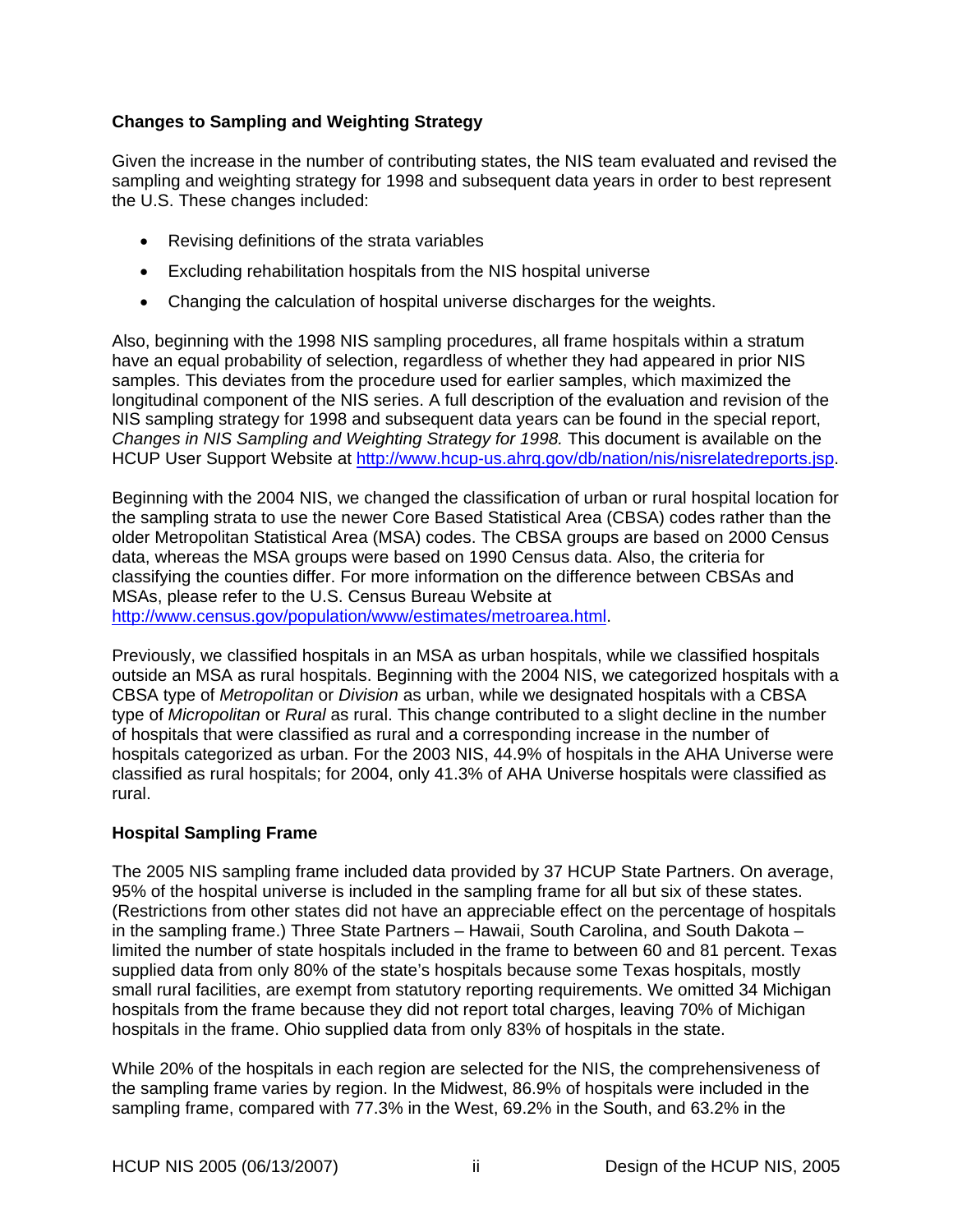<span id="page-5-0"></span>Northeast. Because the NIS sampling frame has a disproportionate representation of the more populous states and includes hospitals with more annual discharges, its comprehensiveness in terms of discharges is higher. The states in the NIS sampling frame contained 99.0% of the population in the Midwest, 92.0% in the West, 80.5% in the South, and 74.9% in the Northeast. Overall, the 2005 NIS sampling frame comprised 75.0% of all U.S. hospitals and encompassed 86.3% of the U.S. population.

## **Final Hospital Sample**

The final 2005 sample included 7,995,048 discharges from 1,054 hospitals selected from all 37 frame states. Hospitals were sampled throughout each region of the United States. Generally, in the Midwest and West, where a higher proportion of hospitals were represented, relatively fewer hospitals were sampled from each state than in the Northeast and South, where the proportion of hospitals in the NIS is lower. Since the inception of the original 1988 NIS, its scope has expanded across several dimensions:

- The number of states has increased from 8 to 37.
- The number of hospitals has increased from 759 to 1,054.
- The number of discharges has increased from 5.2 million to nearly 8 million.

The 2005 NIS includes data from 37 states – 29 more states than the original 1988 NIS. The loss of Virginia was partially offset by the addition of Oklahoma and had a minimal impact on representation of the Southern population. Overall, the percentage of Southern population represented in the NIS decreased from 84% in 2004 to 81% in 2005. The percentage of the Western and Midwestern population represented in the NIS remained unchanged at 92% and 99%, respectively.

Ideally, relationships among outcomes and their correlates estimated from the NIS should accurately represent all U.S. hospitals. However, when creating nationwide estimates, it is advisable to check these estimates against other data sources, if available. For example, the National Hospital Discharge Survey ([http://www.cdc.gov/nchs/about/major/hdasd/nhds.htm\)](http://www.cdc.gov/nchs/about/major/hdasd/nhds.htm) can provide benchmarks against which to verify national estimates for hospitalizations with more than 5,000 cases.

The *NIS Comparison Report* assesses the accuracy of NIS estimates by providing a comparison of the NIS with other data sources. The most recent report is available on the HCUP User Support Website [\(http://www.hcup-us.ahrq.gov/db/nation/nis/nisrelatedreports.jsp\)](http://www.hcup-us.ahrq.gov/db/nation/nis/nisrelatedreports.jsp).

## **Subsamples**

Prior to the 2005 NIS, two non-overlapping 10% subsamples of NIS discharges were provided for analytic purposes. One use of 10% subsamples would be to validate models and obtain unbiased estimates of standard errors. The subsamples were selected by drawing every tenth discharge, starting with two different, randomly-selected starting points. Having a different starting point for each of the two subsamples guaranteed that the resulting subsamples would not overlap. Beginning with the 2005 NIS, 10% subsamples are no longer provided on the NIS CD-ROMs. However, users may still draw their own subsamples, if desired.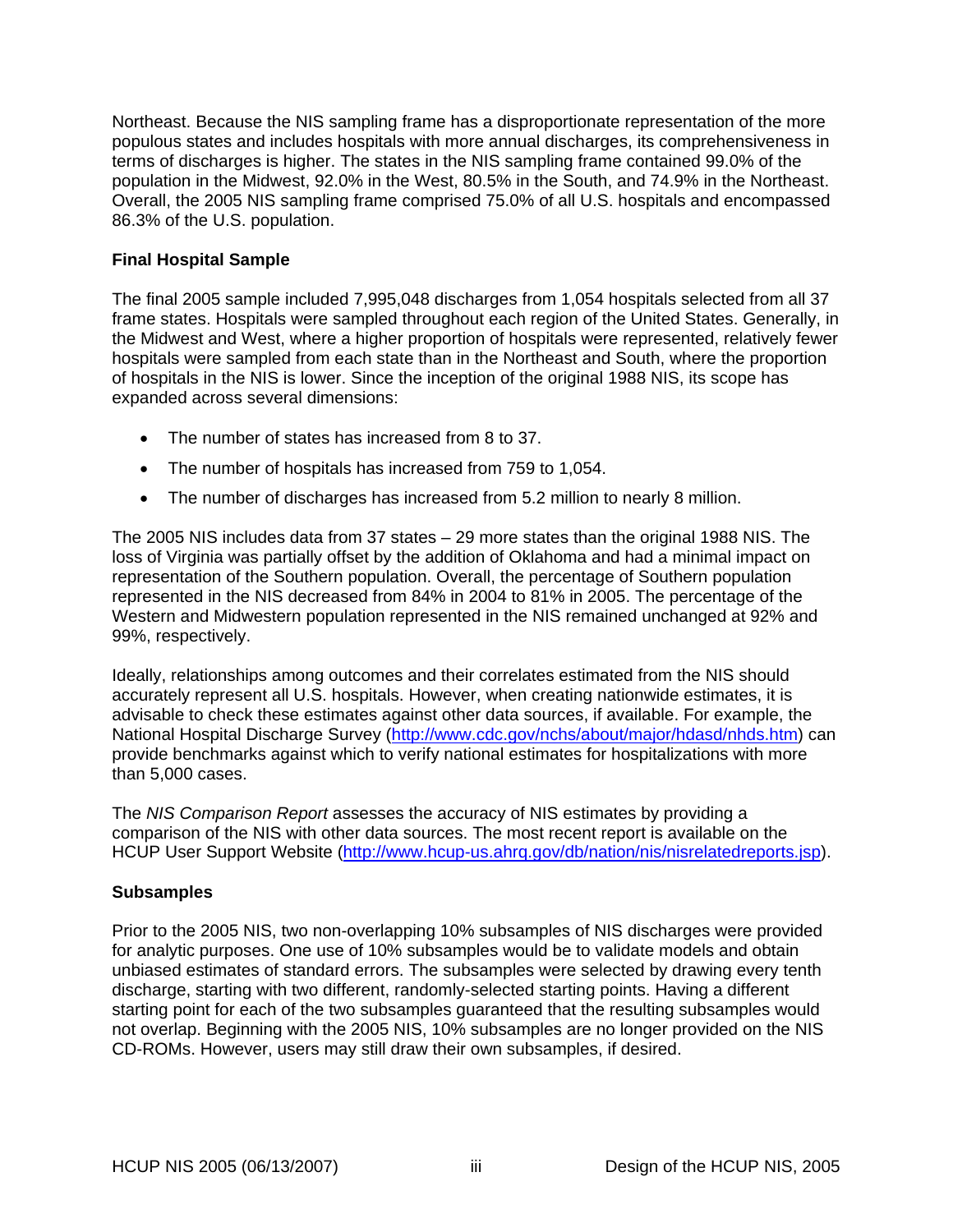## <span id="page-6-0"></span>**Sample Weights**

It is necessary to incorporate sample weights to obtain nationwide estimates. Therefore, sample weights were developed separately for hospital- and discharge-level analyses. Within a stratum, each NIS sample hospital's universe weight is equal to the number of universe hospitals it represents during the year. Since 20% of the AHA universe hospitals in each stratum are sampled when possible, the hospital weights (HOSPWT) are usually near five. The calculations for discharge-level sampling weights (DISCWT) are similar to the calculations for hospital-level sampling weights.

#### **Weight Data Elements**

To produce nationwide estimates, use the discharge weights to extrapolate sampled discharges in the Core file to the discharges from all U.S. community, non-rehabilitation hospitals. For the 2000 NIS, use DISCWT to create nationwide estimates for all analyses except those that involve total charges, and use DISCWTCHARGE to create nationwide estimates of total charges. For all other years of the NIS, DISCWTCHARGE is not required, and DISCWT (DISCWT U prior to the 1998 NIS) should be used to create all estimates. If users create their own Subsamples, DISCWT must be adjusted. For examples, for a 10% subsample file, the discharge weight, DISCWT (DISCWT\_U prior to the 1998 NIS), should be multiplied by 10.

#### **Data Analysis**

#### Missing Values

Missing data values can compromise the quality of estimates. If the outcome for discharges with missing values is different from the outcome for discharges with valid values, then sample estimates for that outcome will be biased and will not accurately represent the discharge population. Also, when estimating totals for non-negative variables with missing values, sums would tend to be underestimated because the cases with missing values would be omitted from the calculations. Several techniques are available to help overcome this bias. One strategy is to impute acceptable values to replace missing values. Another strategy is to use sample weight adjustments to compensate for missing values. Descriptions of such data preparation and adjustment are outside the scope of this report; however, it is recommended that researchers evaluate and adjust for missing data, if necessary.

#### Variance Calculations

It may be important for researchers to calculate a measure of precision for some estimates based on the NIS sample data. Variance estimates must take into account both the sampling design and the form of the statistic. Standard formulas for a stratified, single-stage cluster sample without replacement may be used to calculate statistics and their variances in most applications.

Examples of the use of SAS, SUDAAN, and Stata to calculate variances in the NIS are presented in the special report: *Calculating Nationwide Inpatient Sample Variances*. This report is available on the HCUP User Support Website at [http://www.hcup-us.ahrq.gov/db/nation/nis/nisrelatedreports.jsp.](http://www.hcup-us.ahrq.gov/db/nation/nis/nisrelatedreports.jsp)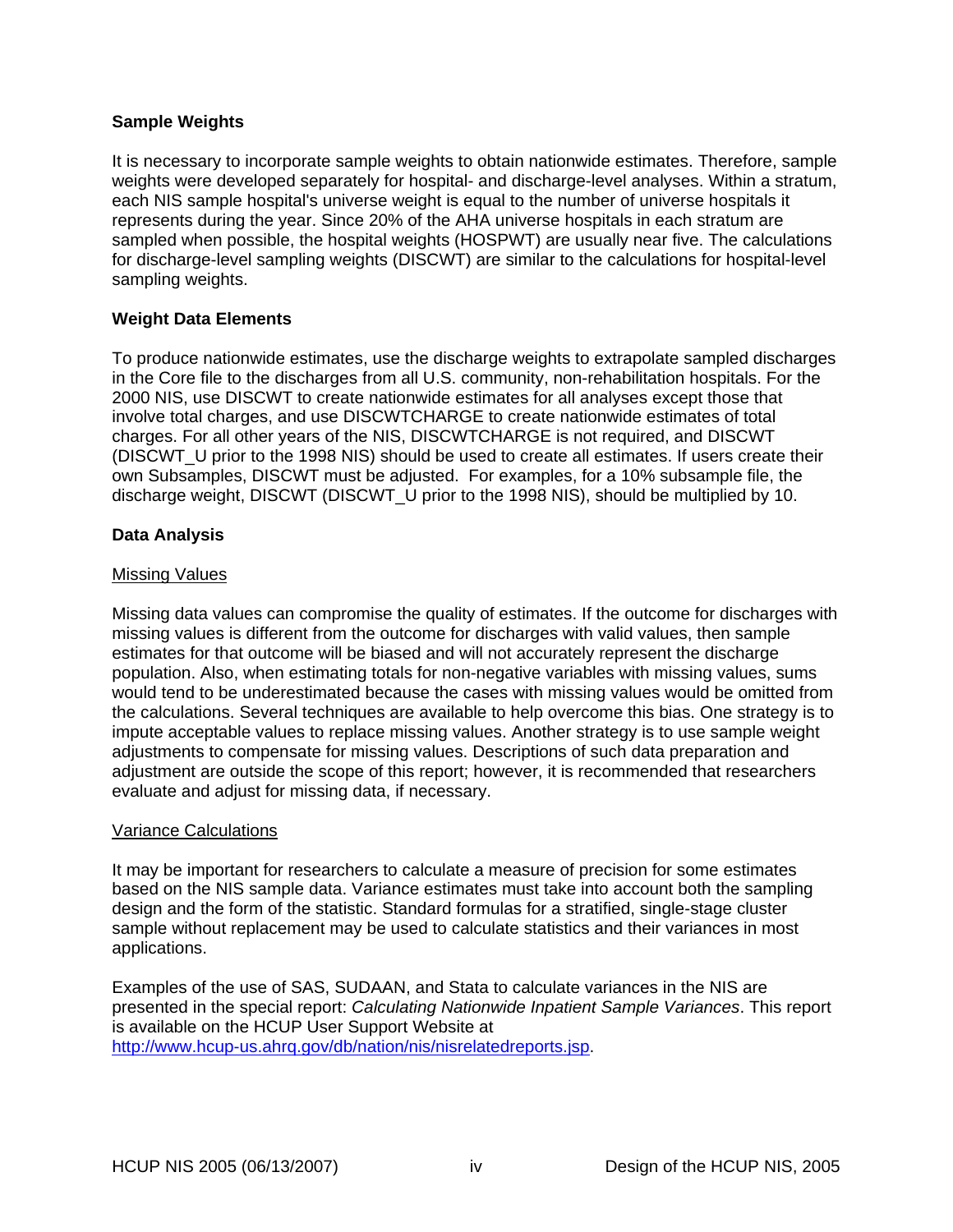#### <span id="page-7-0"></span>Longitudinal Analyses

All frame hospitals within a stratum have an equal probability of being selected for the sample, regardless of whether they have appeared in prior NIS samples. This deviates from the procedure used for earlier samples, prior to data year 1998, which maximized the longitudinal component of the NIS series. Hospitals that continue in the NIS for multiple consecutive years are a subset of the NIS hospitals for any one of those years. Consequently, longitudinal analyses of hospital-level outcomes may be biased if they are based on any subset of NIS hospitals limited to continuous NIS membership. The analyses may be more efficient (e.g., produce more precise estimates) if they account for the potential correlation between repeated measures on the same hospital over time.

#### Studying Trends

When studying trends over time using the NIS, be aware that the sampling frame for the NIS changes over time. Because more states have been added, estimates from earlier years of the NIS may be subject to more sampling bias than later years of the NIS. In order to facilitate analysis of trends using multiple years of NIS data, an alternate set of NIS discharge and hospital weights for the 1988-1997 HCUP NIS was developed. These NIS Trends Weights were calculated in the same way as the weights for 1998 and later years of the NIS. The special report, *[Using the HCUP Nationwide Inpatient Sample to Estimate Trends](http://www.hcup-us.ahrq.gov/reports/TrendReport2005_1.pdf)*, includes details regarding the Trends Weights and other recommendations for trends analysis. Both the NIS Trends Report and the Trends Weights are available on the HCUP User Support Website under Methods Series [\(http://www.hcup-us.ahrq.gov/reports/methods.jsp](http://www.hcup-us.ahrq.gov/reports/methods.jsp)).

To ease the burden on researchers conducting analyses that span multiple years, NIS Trends Supplemental Files (NIS-Trends) are available through the HCUP Central Distributor. The NIS-Trends Annual Files contain the Trends Weights for data prior to 1997 in addition to renamed, recoded, and new data elements consistent with the later years of the NIS. More information on these files is available on the HCUP-US Website under NIS Database Documentation (<http://www.hcup-us.ahrq.gov/db/nation/nis/nisdbdocumentation.jsp>).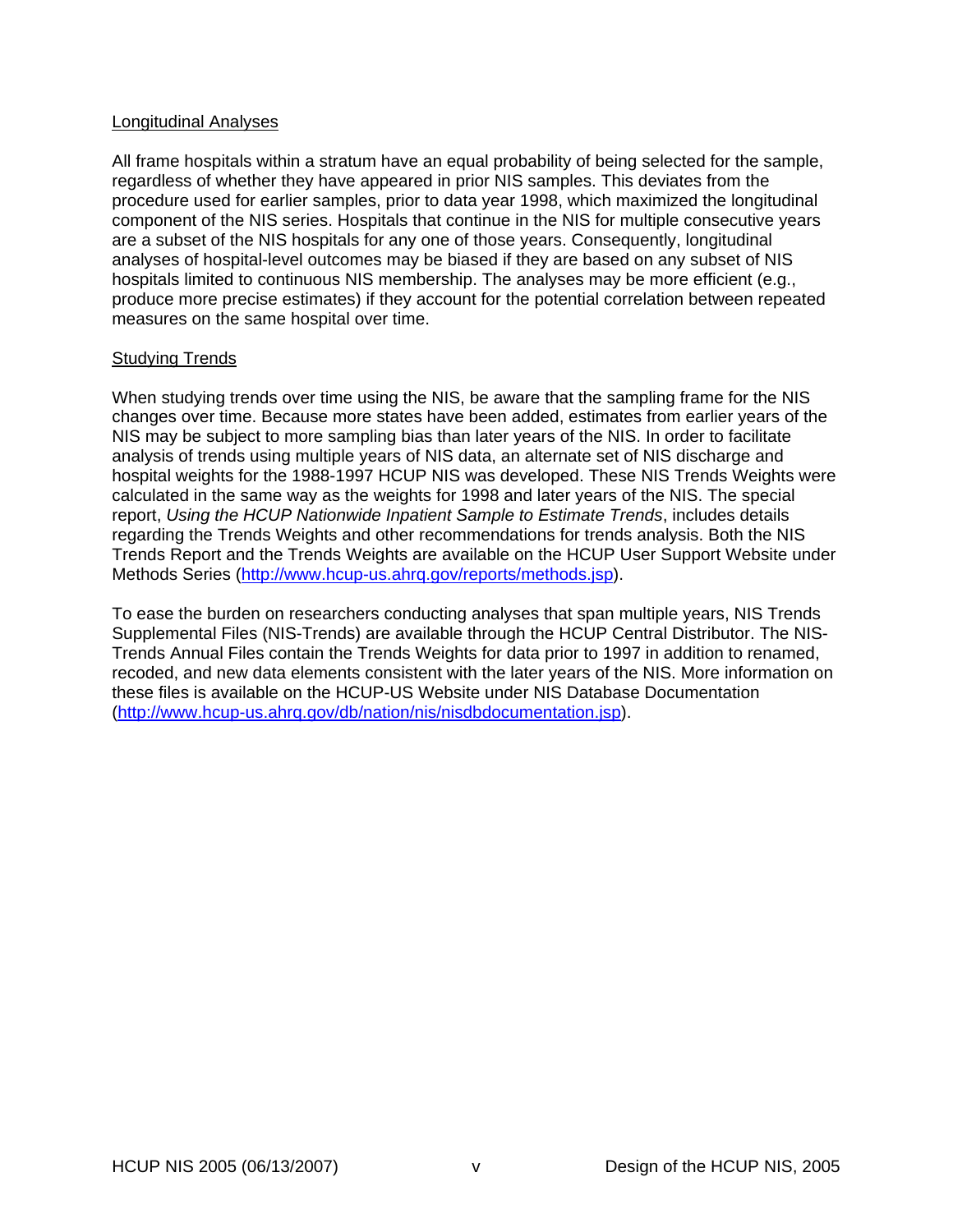## <span id="page-8-0"></span>**INTRODUCTION**

The Nationwide Inpatient Sample (NIS) is one of a family of databases and software tools developed as part of the Healthcare Cost and Utilization Project (HCUP), a Federal-State-Industry partnership sponsored by the Agency for Healthcare Research and Quality (AHRQ). The NIS is the largest nationwide all-payer hospital inpatient care database in the U.S. Each year the NIS contains data from approximately eight million hospital stays – all discharge records from approximately 1,000 hospitals selected from HCUP State Inpatient Databases (SID) data.

The HCUP NIS team developed the NIS to facilitate analyses of hospital utilization, charges, and quality of care across the United States. Potential research issues focus on both dischargeand hospital-level outcomes. Discharge outcomes of interest include trends in inpatient treatment with respect to:

- Frequency
- Charges
- Lengths of stay
- Effectiveness
- Quality of care
- Appropriateness
- Access to hospital care.

Hospital-level outcomes of interest include:

- Mortality rates
- Complication rates
- Patterns of care
- Diffusion of technology
- Trends toward specialization.

These and other outcomes are of interest for the nation as a whole and for policy-relevant inpatient subgroups defined by diagnoses and procedures, geographic region, patient demographics, hospital characteristics, and payer sources.

This report focuses on the NIS sample and weights, summarizes the contents of the 2005 NIS, and discusses data analysis issues. The 2005 NIS includes data for calendar year 2005, while previous NIS releases covered 1988 through 2004. This document highlights cumulative information for all previous years, to provide a longitudinal view of the database.

[Table 1](#page-9-1) displays the number of states, hospitals, and discharges in each year and reveals the increase in the number of participating states over time.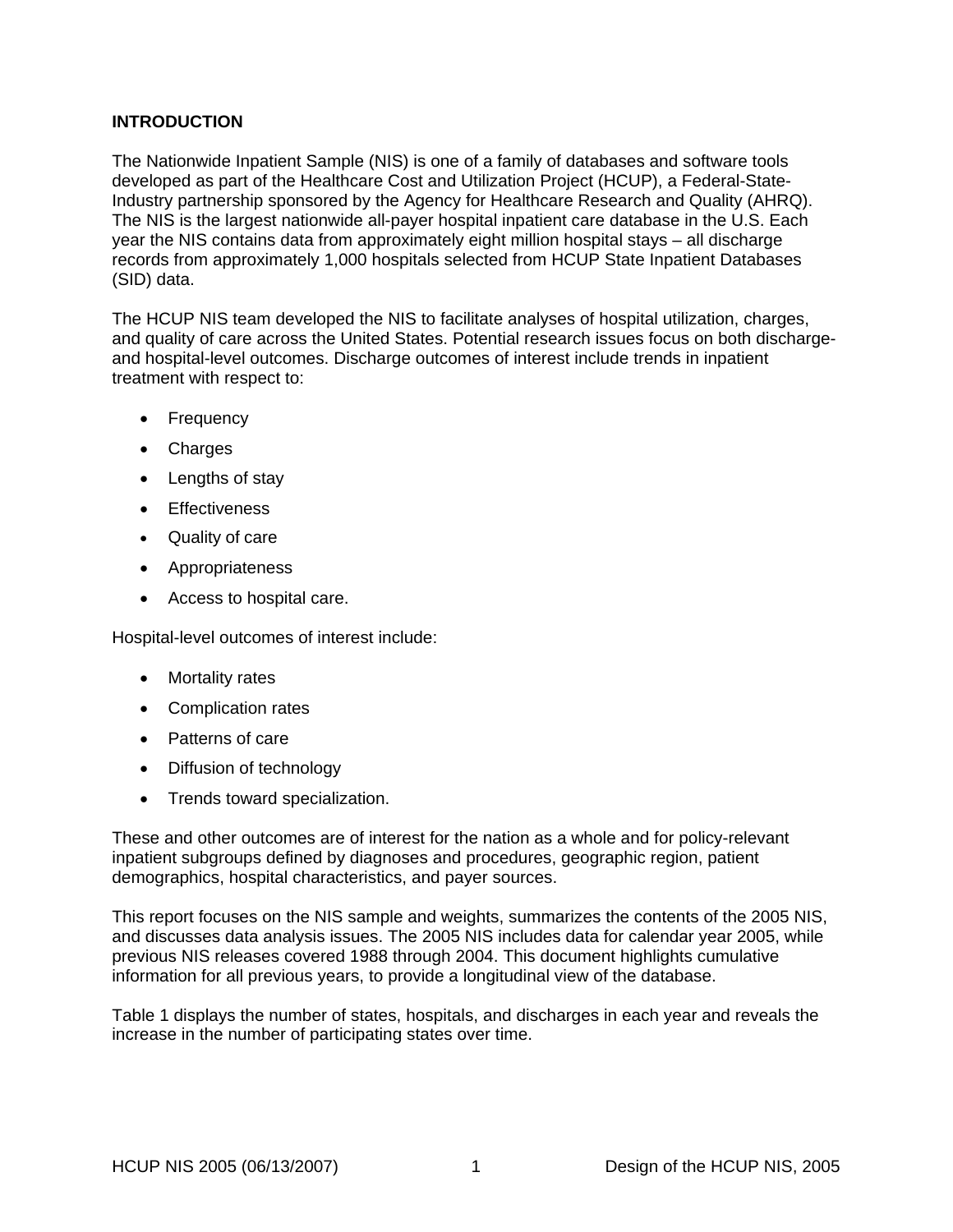<span id="page-9-1"></span><span id="page-9-0"></span>

| <b>Calendar</b><br>Year | <b>States in the Frame</b>                                                                     | Number of<br><b>States</b> | <b>Sample</b><br><b>Hospitals</b> | <b>Sample</b><br><b>Discharges</b> |
|-------------------------|------------------------------------------------------------------------------------------------|----------------------------|-----------------------------------|------------------------------------|
| 1988                    | California, Colorado, Florida, Iowa,<br>Illinois, Massachusetts, New Jersey, and<br>Washington | 8                          | 758                               | 5,265,756                          |
| 1989                    | Added Arizona, Pennsylvania, and<br>Wisconsin                                                  | 11                         | 875                               | 6,110,064                          |
| 1990                    | No new additions                                                                               | 11                         | 861                               | 6,268,515                          |
| 1991                    | No new additions                                                                               | 11                         | 847                               | 6,156,188                          |
| 1992                    | No new additions                                                                               | 11                         | 838                               | 6,195,744                          |
| 1993                    | Added Connecticut, Kansas, Maryland,<br>New York, Oregon, and South Carolina                   | 17                         | 913                               | 6,538,976                          |
| 1994                    | No new additions                                                                               | 17                         | 904                               | 6,385,011                          |
| 1995                    | Added Missouri and Tennessee                                                                   | 19                         | 938                               | 6,714,935                          |
| 1996                    | No new additions                                                                               | 19                         | 906                               | 6,542,069                          |
| 1997                    | Added Georgia, Hawaii, and Utah                                                                | 22                         | 1012                              | 7,148,420                          |
| 1998                    | No new additions                                                                               | 22                         | 984                               | 6,827,350                          |
| 1999                    | Added Maine and Virginia                                                                       | 24                         | 984                               | 7,198,929                          |
| 2000                    | Added Kentucky, North Carolina, Texas,<br>and West Virginia                                    | 28                         | 994                               | 7,450,992                          |
| 2001                    | Added Michigan, Minnesota, Nebraska,<br>Rhode Island, and Vermont                              | 33                         | 986                               | 7,452,727                          |
| 2002                    | Added Nevada, Ohio, and South Dakota;<br>Dropped Arizona                                       | 35                         | 995                               | 7,853,982                          |
| 2003                    | Added Arizona, Indiana, and New<br>Hampshire; Dropped Maine                                    | 37                         | 994                               | 7,977,728                          |
| 2004                    | Added Arkansas; Dropped Pennsylvania                                                           | 37                         | 1,004                             | 8,004,571                          |
| 2005                    | Added Oklahoma; Dropped Virginia                                                               | 37                         | 1,054                             | 7,995,048                          |

# **Table 1: Number of NIS States, Hospitals, and Discharges, by Year**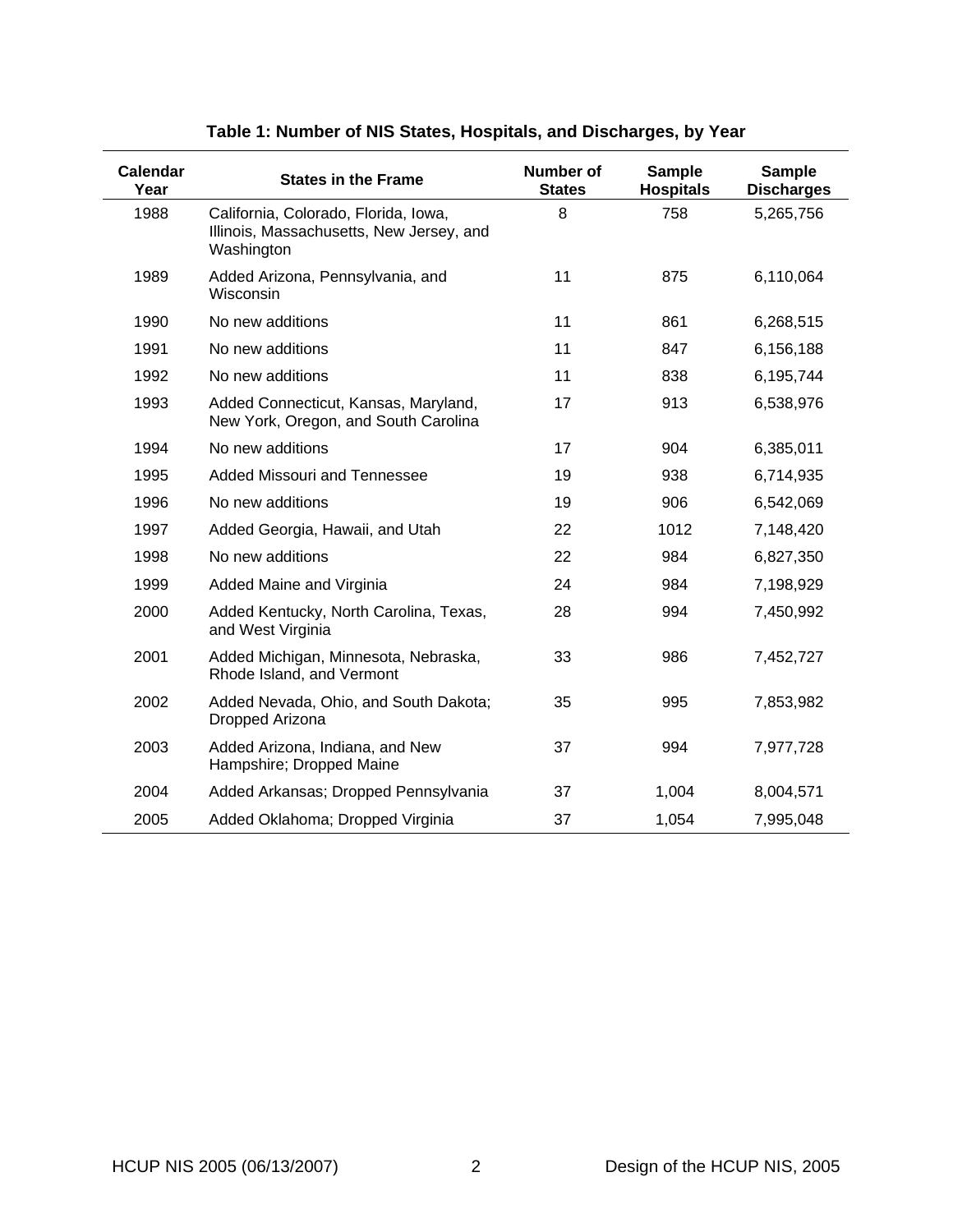#### <span id="page-10-0"></span>**THE NIS HOSPITAL UNIVERSE**

The hospital universe is defined as all hospitals located in the U.S. that are open during any part of the calendar year and designated as community hospitals in the American Hospital Association (AHA) Annual Survey Database. The AHA defines community hospitals as follows: "All nonfederal short-term general and other specialty hospitals, excluding hospital units of institutions." Consequently, Veterans Hospitals and other Federal facilities (Department of Defense and Indian Health Service) are excluded. Beginning with the 1998 NIS, we excluded short-term rehabilitation hospitals from the universe because the type of care provided and the characteristics of the discharges from these facilities were markedly different from other shortterm hospitals. [Figure 1](#page-10-1) displays the number of universe hospitals for each year based on the AHA Annual Survey. Between the years 1988-2001, a steady decline in the number of hospitals is evident. However, in 2002 the trend reversed; the number of universe hospitals began to increase, with a pronounced increase observed in 2005.

<span id="page-10-1"></span>

**Figure 1: Hospital Universe, by Year[1](#page-38-0)**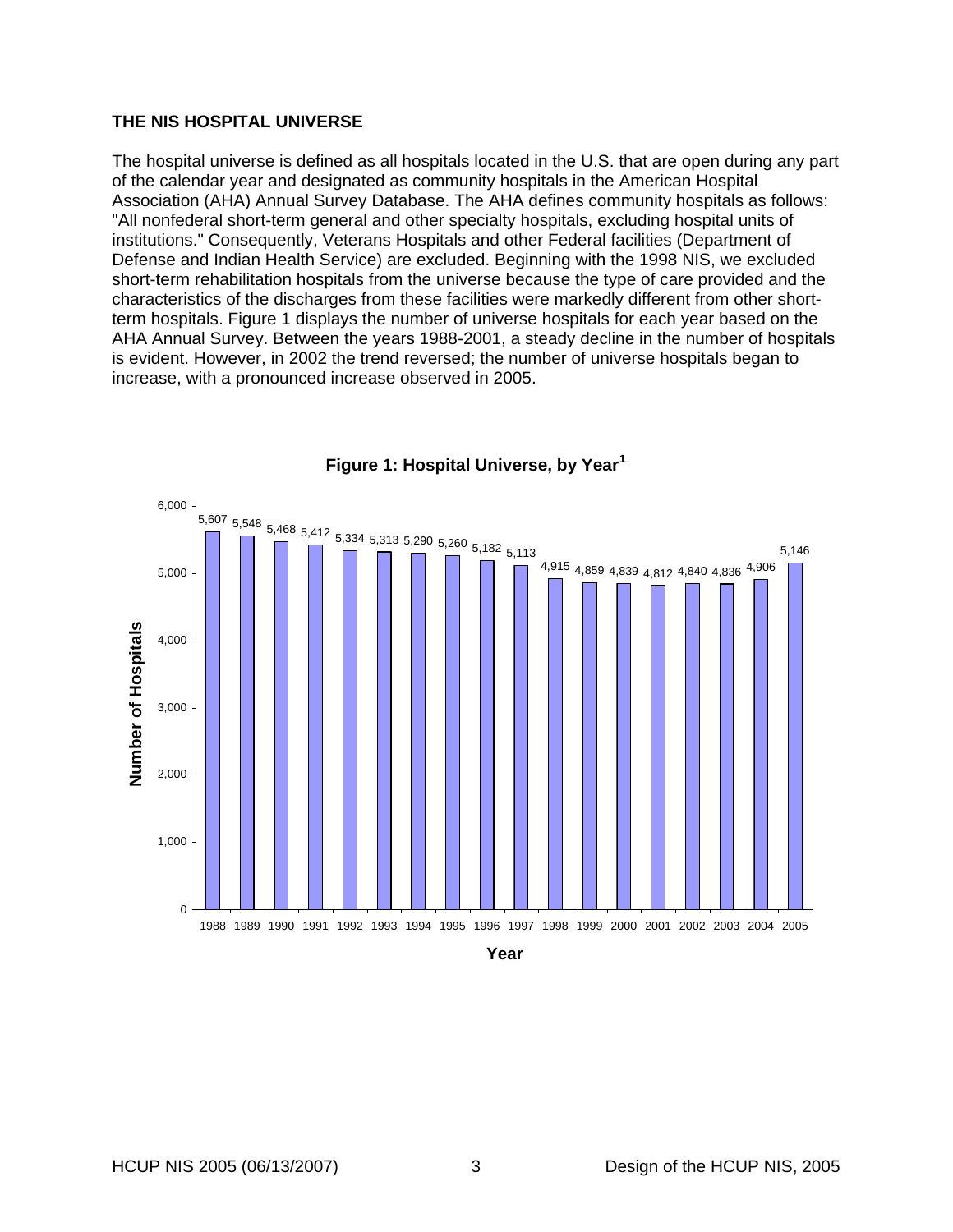## <span id="page-11-0"></span>**Hospital Merges, Splits, and Closures**

All U.S. hospital entities designated as community hospitals in the AHA hospital file, except short-term rehabilitation hospitals, were included in the hospital universe. Therefore, when two or more community hospitals merged to create a new community hospital, the original hospitals and the newly-formed hospital were all considered separate hospital entities in the universe during the year they merged. Similarly, if a community hospital split, the original hospital and all newly-created community hospitals were treated as separate entities in the universe during the year this occurred. Finally, community hospitals that closed during a given year were included in the hospital universe, as long as they were in operation during some part of the calendar year.

#### **Stratification Variables**

Given the increase in the number of contributing states, the NIS team evaluated and revised the sampling and weighting strategy for 1998 and subsequent data years, in order to best represent the U.S. This included changes to the definitions of the strata variables, the exclusion of rehabilitation hospitals from the NIS hospital universe, and a change to the calculation of hospital universe discharges for the weights. A full description of this process can be found in the special report on *Changes in NIS Sampling and Weighting Strategy for 1998.* This report is available on the HCUP User Support Website at

[http://www.hcup-us.ahrq.gov/db/nation/nis/nisrelatedreports.jsp.](http://www.hcup-us.ahrq.gov/db/nation/nis/nisrelatedreports.jsp) (A description of the sampling procedures and definitions of strata variables used from 1988 through 1997 can be found in the special report: *Design of the HCUP Nationwide Inpatient Sample, 1997.* This report is also available on the HCUP User Support Website.)

The NIS sampling strata were defined based on five hospital characteristics contained in the AHA hospital files. Beginning with the 1998 NIS, the stratification variables were defined as follows:

- 1. *Geographic Region Northeast, Midwest, West, and South*. This is an important stratification variable because practice patterns have been shown to vary substantially by region. For example, lengths of stay tend to be longer in East Coast hospitals than in West Coast hospitals. [Figure 2](#page-12-1) highlights the NIS states by region, and [Table 2](#page-12-2) lists the states that comprise each region.
- 2. *Control government non-Federal (public), private not-for-profit (voluntary), and private investor-owned (proprietary)*. Depending on their control, hospitals tend to have different missions and different responses to government regulations and policies. When there were enough hospitals of each type to allow it, we stratified hospitals as public, voluntary, and proprietary. We used this stratification for Southern rural, Southern urban non-teaching, and Western urban non-teaching hospitals. For smaller strata – the Midwestern rural and Western rural hospitals – we used a collapsed stratification of public versus private, with the voluntary and proprietary hospitals combined to form a single "private" category. For all other combinations of region, location, and teaching status, no stratification based on control was advisable, given the number of hospitals in these cells.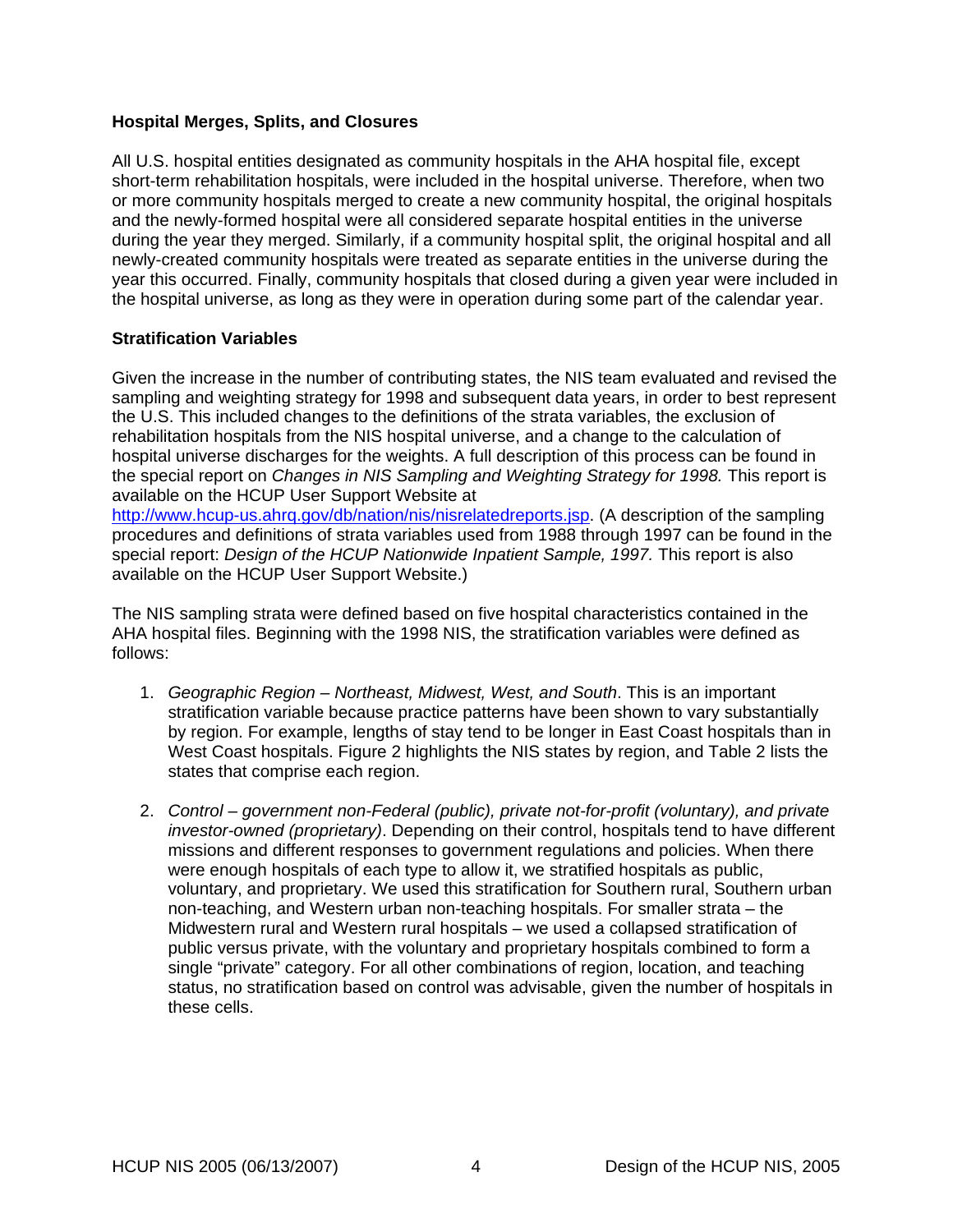<span id="page-12-1"></span><span id="page-12-0"></span>

# **Table 2: All States, by Region**

<span id="page-12-2"></span>

| <b>Region</b> | <b>States</b>                                                                                                                                                                                               |
|---------------|-------------------------------------------------------------------------------------------------------------------------------------------------------------------------------------------------------------|
| 1: Northeast  | Connecticut, Maine, Massachusetts, New Hampshire, New Jersey, New<br>York, Pennsylvania, Rhode Island, Vermont.                                                                                             |
| 2: Midwest    | Illinois, Indiana, Iowa, Kansas, Michigan, Minnesota, Missouri, Nebraska,<br>North Dakota, Ohio, South Dakota, Wisconsin.                                                                                   |
| 3: South      | Alabama, Arkansas, Delaware, District of Columbia, Florida, Georgia,<br>Kentucky, Louisiana, Maryland, Mississippi, North Carolina, Oklahoma,<br>South Carolina, Tennessee, Texas, Virginia, West Virginia. |
| 4: West       | Alaska, Arizona, California, Colorado, Hawaii, Idaho, Montana, Nevada, New<br>Mexico, Oregon, Utah, Washington, Wyoming.                                                                                    |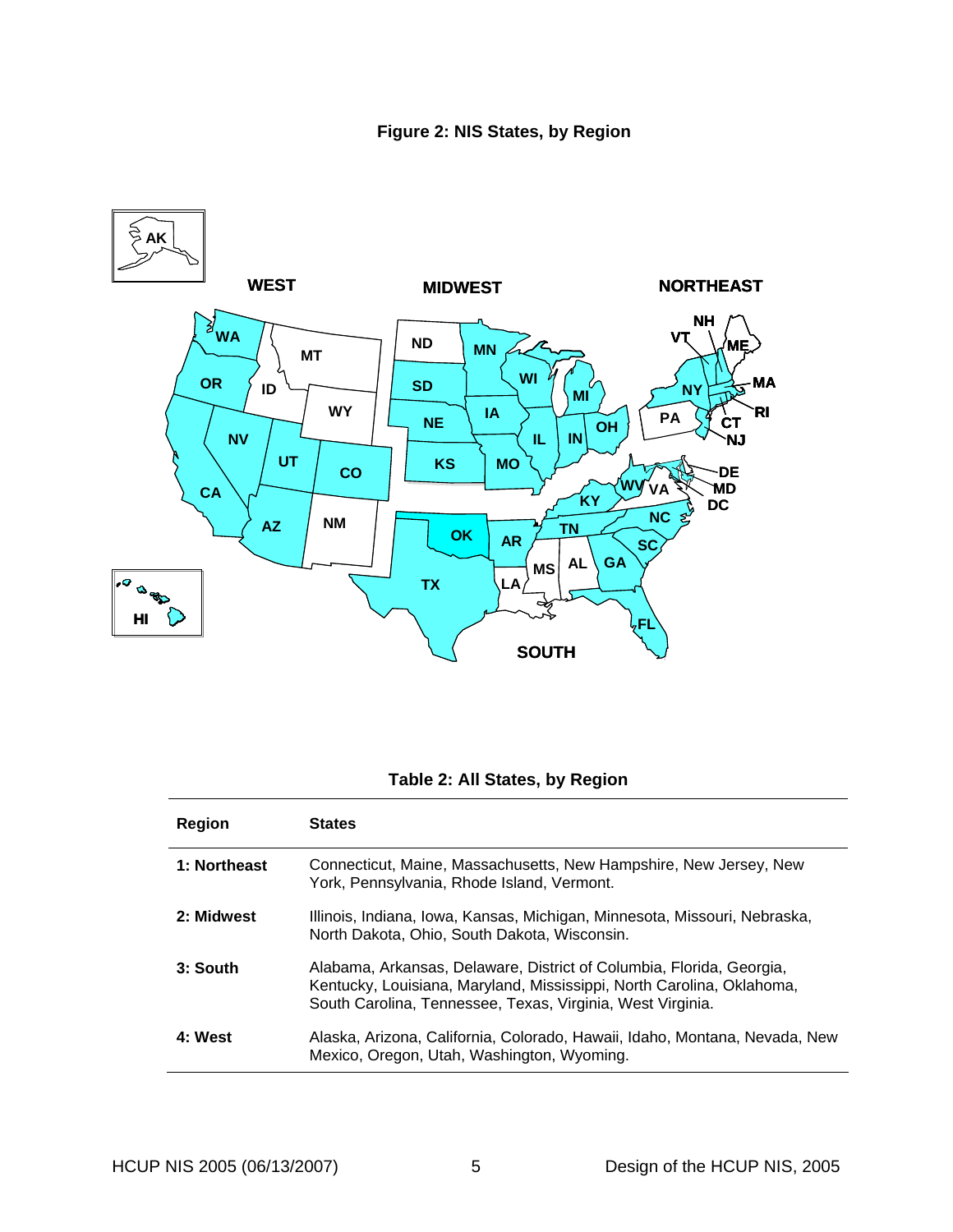3. *Location – urban or rural.* Government payment policies often differ according to this designation. Also, rural hospitals are generally smaller and offer fewer services than urban hospitals. Beginning with the 2004 NIS, we changed the classification of urban or rural hospital location for the sampling strata to use the newer Core Based Statistical Area (CBSA) codes, rather than the older Metropolitan Statistical Area (MSA) codes. The CBSA groups are based on 2000 Census data, whereas the MSA groups were based on 1990 Census data. Also, the criteria for classifying the counties differ. For more information on the difference between CBSAs and MSAs, refer to the U.S. Census Bureau Website [\(http://www.census.gov/population/www/estimates/metroarea.html\)](http://www.census.gov/population/www/estimates/metroarea.html).

Previously, we classified hospitals in an MSA as urban hospitals, while we classified hospitals outside an MSA as rural hospitals. Beginning with the 2004 NIS, we categorized hospitals with a CBSA type of *Metropolitan* or *Division* as urban, while we designated hospitals with a CBSA type of *Micropolitan* or *Rural* as rural. This change contributed to a slight decline in the number of hospitals that were classified as rural and a corresponding increase in the number of hospitals categorized as urban. For the 2003 NIS, 44.9% of hospitals in the AHA Universe were classified as rural hospitals; for 2004, only 41.3% of AHA Universe hospitals were classified as rural.

- 4. *Teaching Status teaching or non-teaching.* The missions of teaching hospitals differ from non-teaching hospitals. In addition, financial considerations differ between these two hospital groups. Currently, the Medicare Diagnosis Related Group (DRG) payments are uniformly higher to teaching hospitals. Prior to the 1998 NIS, we considered a hospital to be a teaching hospital if it had any residents or interns and met one of the following two criteria:
	- Residency training approval by the Accreditation Council for Graduate Medical Education (ACGME)
	- Membership in the Council of Teaching Hospitals (COTH).

Beginning with the 1998 NIS, we considered a hospital to be a teaching hospital if it met any one of the following three criteria:

- Residency training approval by the Accreditation Council for Graduate Medical Education (ACGME)
- Membership in the Council of Teaching Hospitals (COTH)
- A ratio of full-time equivalent interns and residents to beds of .[2](#page-38-1)5 or higher.<sup>2</sup>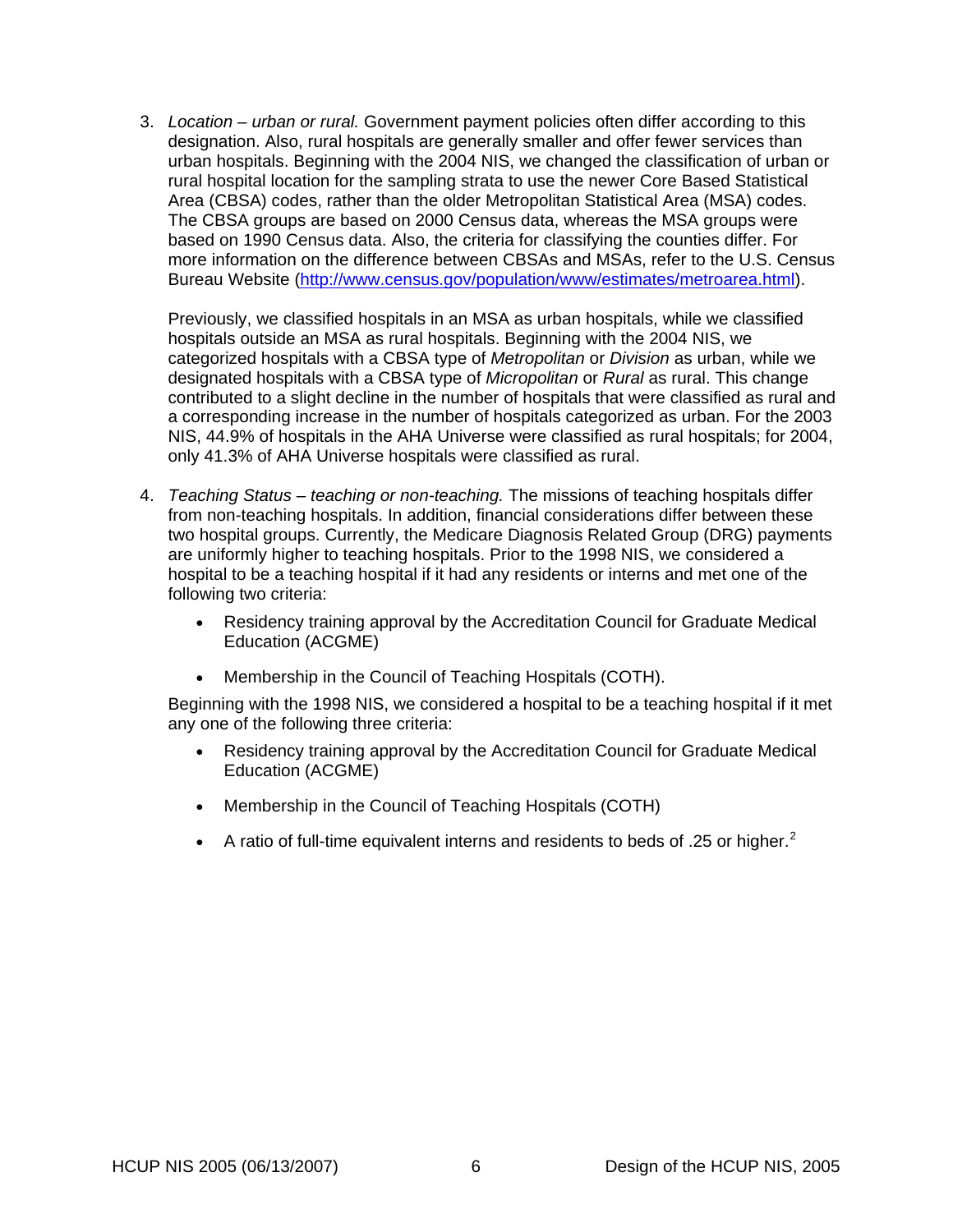5. *Bed Size – small, medium, and large.* Bed size categories were based on the number of hospital beds and were specific to the hospital's region, location, and teaching status, as shown in [Table 3](#page-15-1). We chose the bed size cutoff points so that approximately one-third of the hospitals in a given region, location, and teaching status combination would fall within each bed size category (small, medium, or large). We used different cutoff points for rural, urban non-teaching, and urban teaching hospitals because hospitals in those categories tend to be small, medium, and large, respectively. For example, a mediumsized teaching hospital would be considered a rather large rural hospital. Further, the size distribution is different among regions for each of the urban/teaching categories. For example, teaching hospitals tend to be smaller in the West than they are in the South. Using differing cutoff points in this manner avoids strata containing small numbers of hospitals.

We did not split rural hospitals according to teaching status, because rural teaching hospitals were rare. For example, in 2005, rural teaching hospitals comprised less than one percent of the total hospital universe. We defined the bed size categories within location and teaching status because they would otherwise have been redundant. Rural hospitals tend to be small; urban non-teaching hospitals tend to be medium-sized; and urban teaching hospitals tend to be large. Yet it was important to recognize gradations of size within these types of hospitals. For example, in serving rural discharges, the role of "large" rural hospitals (particularly rural referral centers) often differs from the role of "small" rural hospitals.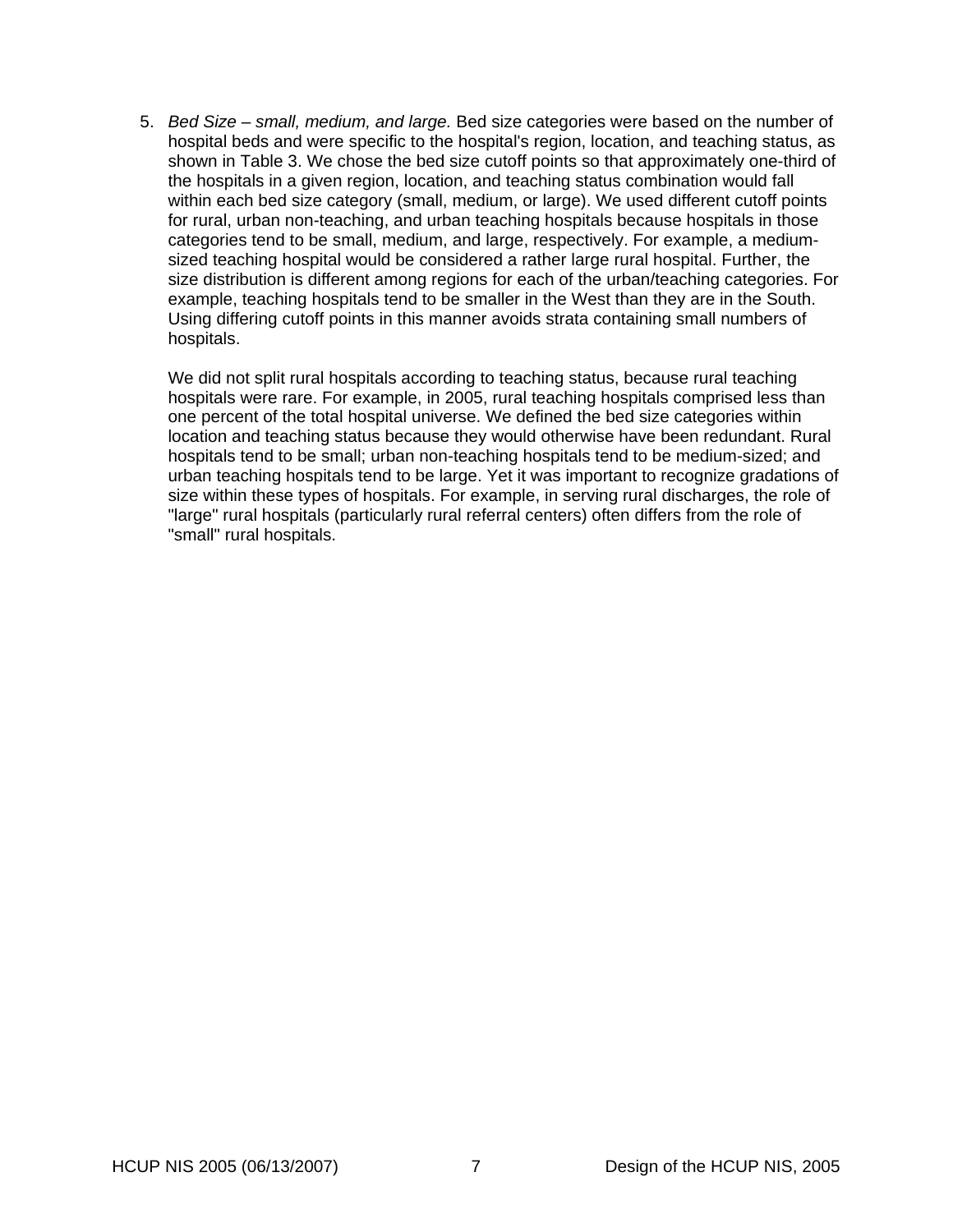<span id="page-15-1"></span><span id="page-15-0"></span>

| <b>Location and Teaching</b> |              | <b>Hospital Bed Size</b> |        |  |
|------------------------------|--------------|--------------------------|--------|--|
| <b>Status</b>                | <b>Small</b> | <b>Medium</b>            | Large  |  |
| <b>NORTHEAST</b>             |              |                          |        |  |
| <b>Rural</b>                 | $1 - 49$     | 50-99                    | $100+$ |  |
| Urban, non-teaching          | $1 - 124$    | 125-199                  | $200+$ |  |
| Urban, teaching              | $1 - 249$    | 250-424                  | $425+$ |  |
| <b>MIDWEST</b>               |              |                          |        |  |
| <b>Rural</b>                 | $1 - 29$     | $30 - 49$                | $50+$  |  |
| Urban, non-teaching          | $1 - 74$     | 75-174                   | $175+$ |  |
| Urban, teaching              | $1 - 249$    | 250-374                  | $375+$ |  |
|                              | <b>SOUTH</b> |                          |        |  |
| <b>Rural</b>                 | $1 - 39$     | 40-74                    | $75+$  |  |
| Urban, non-teaching          | $1 - 99$     | 100-199                  | $200+$ |  |
| Urban, teaching              | $1 - 249$    | 250-449                  | $450+$ |  |
| <b>WEST</b>                  |              |                          |        |  |
| Rural                        | $1 - 24$     | 25-44                    | $45+$  |  |
| Urban, non-teaching          | $1 - 99$     | 100-174                  | $175+$ |  |
| Urban, teaching              | $1 - 199$    | 200-324                  | $325+$ |  |

# **Table 3: Bed Size Categories, by Region**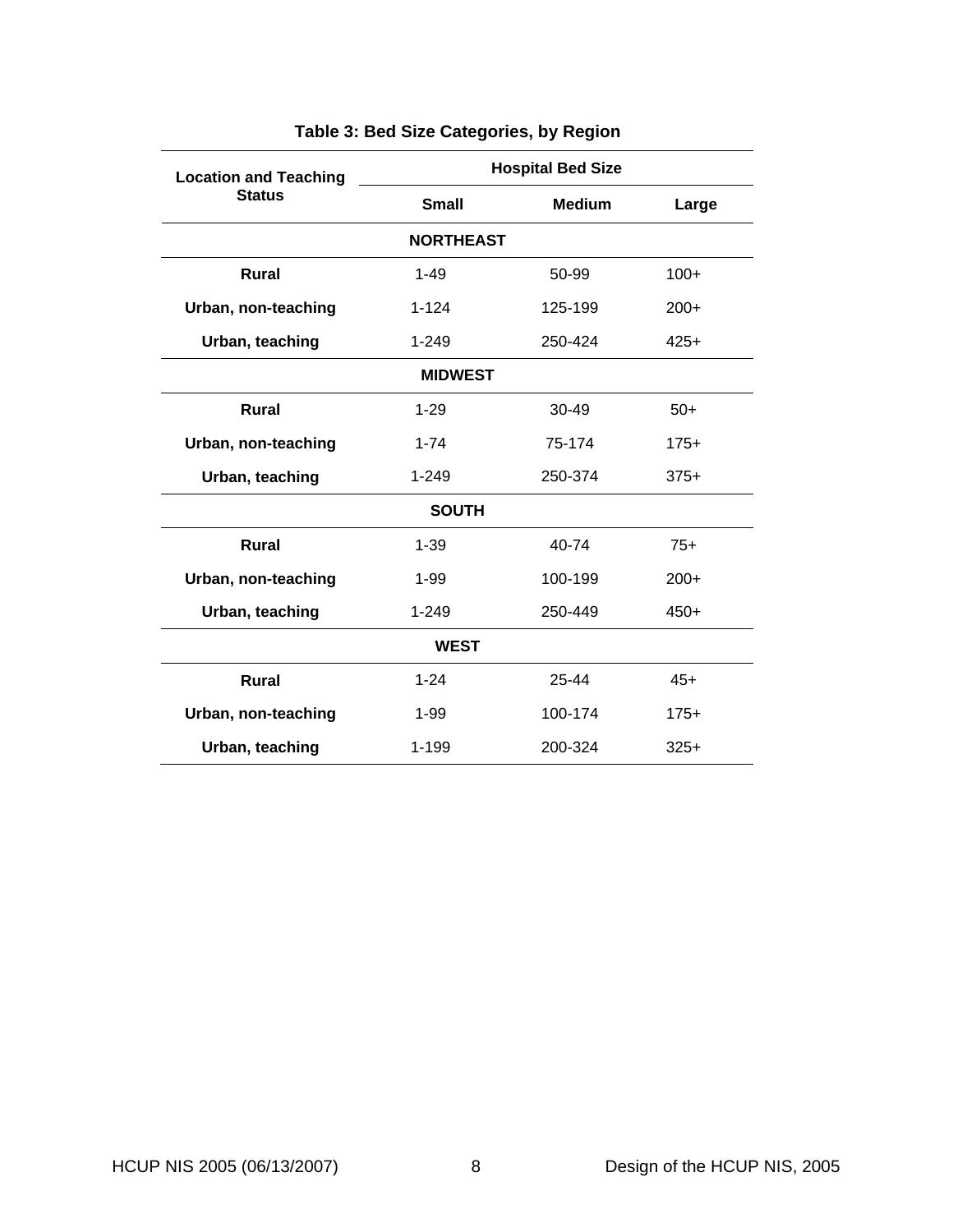#### <span id="page-16-0"></span>**HOSPITAL SAMPLING FRAME**

The *universe* of hospitals was established as all community hospitals located in the U.S. with the exception, beginning in 1998, of short-term rehabilitation hospitals. However, some hospitals do not supply data to HCUP. Therefore, we constructed the NIS *sampling frame* from the subset of universe hospitals that released their discharge data to AHRQ for research use. When the 2005 sample was drawn, AHRQ had agreements with 37 HCUP State Partner organizations to include their data in the NIS. The number of State Partners contributing data to the NIS has expanded over the years, as shown in [Table 1](#page-9-1). As a result, the number of hospitals included in the NIS sampling frame has also increased over the years, as depicted in [Figure 3.](#page-16-1)

The list of the entire frame of hospitals was composed of all AHA community hospitals in each of the frame states *that could be matched to the discharge data provided to HCUP*. If an AHA community hospital could not be matched to the discharge data provided by the data source, it was eliminated from the sampling frame (but not from the target universe).

<span id="page-16-1"></span>

#### **Figure 3: NIS Hospital Sampling Frame, by Year**

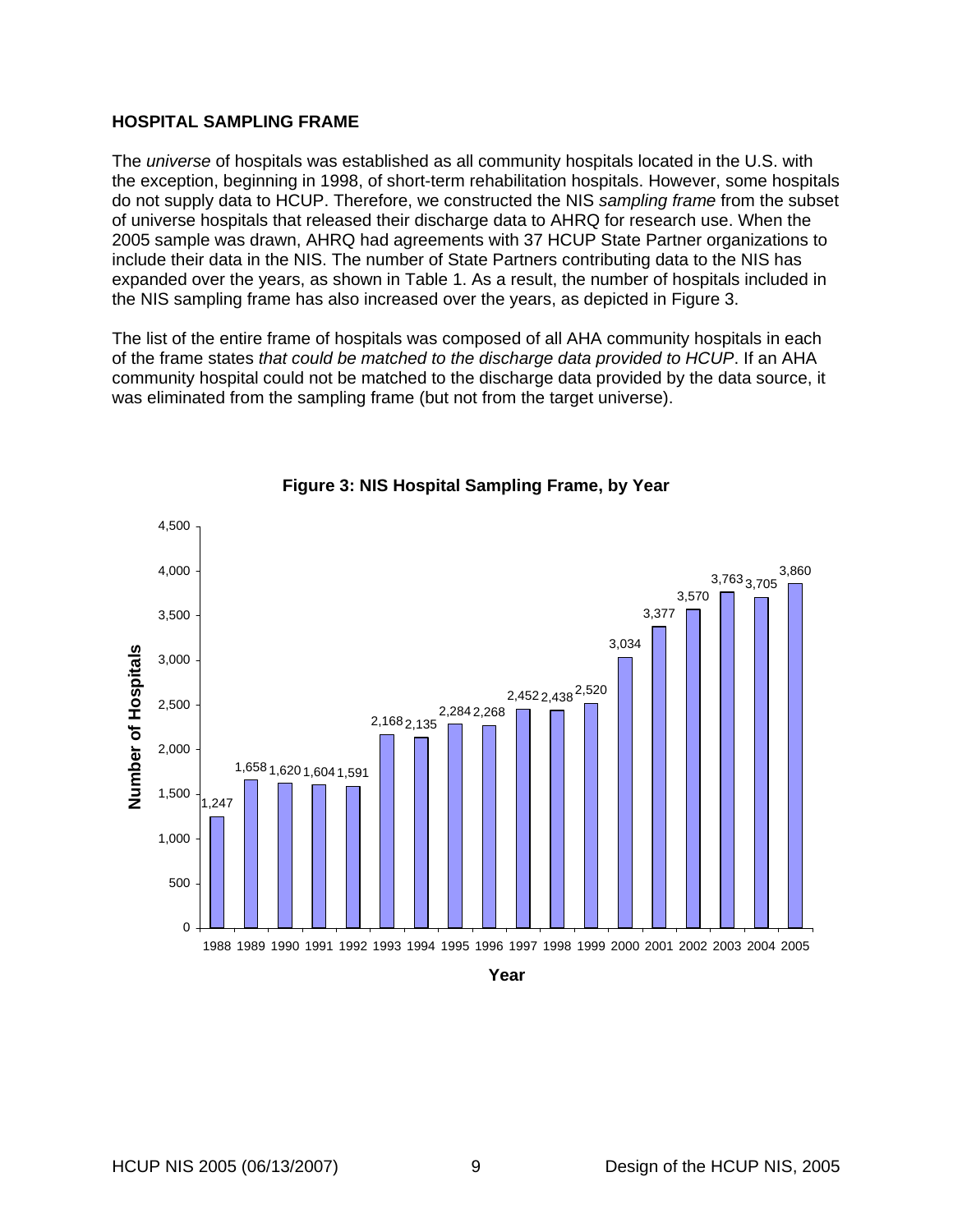[Figure 4](#page-19-1) illustrates the number of hospitals in the universe, frame, and sample and the percentage of universe hospitals in the frame for each state in the sampling frame for 2005. In most cases, the difference between the universe and the frame represents the difference in the number of community, non-rehabilitation hospitals in the 2005 AHA Annual Survey of Hospitals and the hospitals for which data were supplied to HCUP that could be matched to the AHA data.

The largest discrepancy between HCUP data and AHA data is in Texas. As is evident in [Figure](#page-19-1)  [4](#page-19-1), only 372 out of 467 Texas community, non-rehabilitation hospitals supplied data to HCUP for 2005. Certain Texas state-licensed hospitals are exempt from statutory reporting requirements. Exempt hospitals include:

- Hospitals that do not seek insurance payment or government reimbursement
- Rural providers.

The Texas statute that exempts rural providers from the requirement to submit data defines a hospital as a rural provider if it:

- (I) Is located in a county that:
	- (A) Has a population estimated by the United States Bureau of the Census to be not more than 35,000 as of July 1 of the most recent year for which county population estimates have been published; or
	- (B) Has a population of more than 35,000, but does not have more than 100 licensed hospital beds and is not located in an area that is delineated as an urbanized area by the United States Bureau of the Census; and
- (II) Is not a state-owned hospital or a hospital that is managed or directly or indirectly owned by an individual, association, partnership, corporation, or other legal entity that owns or manages one or more other hospitals.

These exemptions apply primarily to smaller rural public hospitals and, as a result, these facilities are less likely to be included in the sampling frame than other Texas hospitals. While the number of hospitals omitted appears sizable, those available for the NIS include 96.6% of inpatient discharges from Texas universe hospitals because excluded hospitals tended to have relatively few discharges.

The Minnesota frame contains 13 fewer hospitals than the state universe because several hospitals do not participate in HCUP. No apparent significant differences emerged between the characteristics of participating and non-participating Minnesota hospitals.

In nine states, several HCUP hospitals had to be excluded from the frame, as described below:

- The Georgia frame contains five fewer hospitals than the state universe. One hospital was excluded because of sampling restrictions stipulated by the State Partner, and four hospitals identified in AHA data were not included in the data supplied to HCUP.
- Similarly, the Hawaii frame contains 10 fewer hospitals than the state universe. Five hospitals were excluded because of sampling restrictions stipulated by the State Partner, and five hospitals identified in AHA data were not included in the data supplied to HCUP.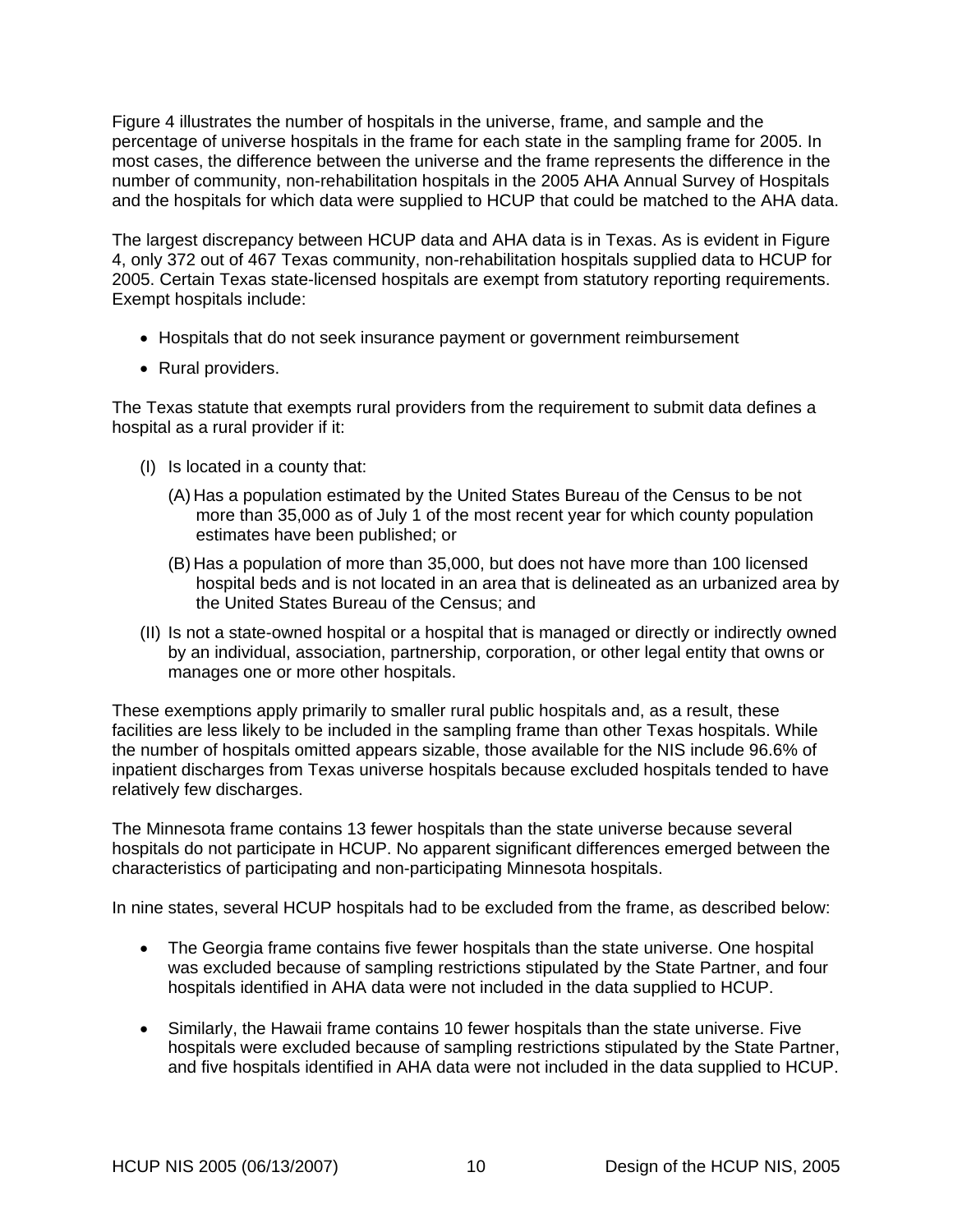- Likewise, the Indiana frame contains 13 fewer hospitals than the state universe. One hospital was excluded because of sampling restrictions stipulated by the State Partner, and 12 hospitals identified in AHA data were not included in the data supplied to HCUP.
- The Michigan frame contains 47 fewer hospitals than the state universe. Because charges represent a critical outcome variable in the NIS, we decided to omit from the frame 34 hospitals that did not provide total charges. By excluding these hospitals, we avoid having to adjust the weights or create another weighting variable specifically for total charges. These hospitals are fairly evenly distributed by hospital type. There are no sampling strata in the state containing only hospitals without charges. Also, the total charge data reported for Michigan is similar to total charge data reported by other Midwestern states. Thus, there is no obvious bias in the discharges, where charges are reported. The stratification and weighting scheme should adjust for the hospitals that are being excluded. One additional hospital was excluded because of sampling restrictions stipulated by the State Partner, and 12 hospitals identified in AHA data were not included in the data supplied to HCUP.
- The Nebraska frame contains seven fewer hospitals than the state universe. We dropped one hospital from the sampling frame because it had incomplete data and was missing a high percentage of Medicare Discharges. In addition, one hospital was excluded because of sampling restrictions stipulated by the State Partner, and five hospitals identified in AHA data were not included in the data supplied to HCUP.
- The Ohio frame contains 32 fewer hospitals than the state universe. Twenty-nine hospitals identified in AHA data were not included in the data supplied to HCUP, and three hospitals could not be matched to the AHA data because the State Partner masked their identities in the data.
- The Oklahoma frame contains five fewer hospitals than the state universe. Two hospitals were excluded because of sampling restrictions stipulated by the State Partner, and three hospitals identified in AHA data were not included in the data supplied to HCUP.
- Similarly, the South Carolina frame contains 12 fewer hospitals than the state universe. Six hospitals were excluded because of sampling restrictions stipulated by South Carolina, and six hospitals identified in AHA data were not included in the data supplied to HCUP.
- Likewise, the South Dakota frame contains 13 fewer hospitals than the South Dakota universe. Three hospitals were excluded because of sampling restrictions stipulated by South Dakota, while 10 hospitals identified in AHA data were not included in the data supplied to HCUP.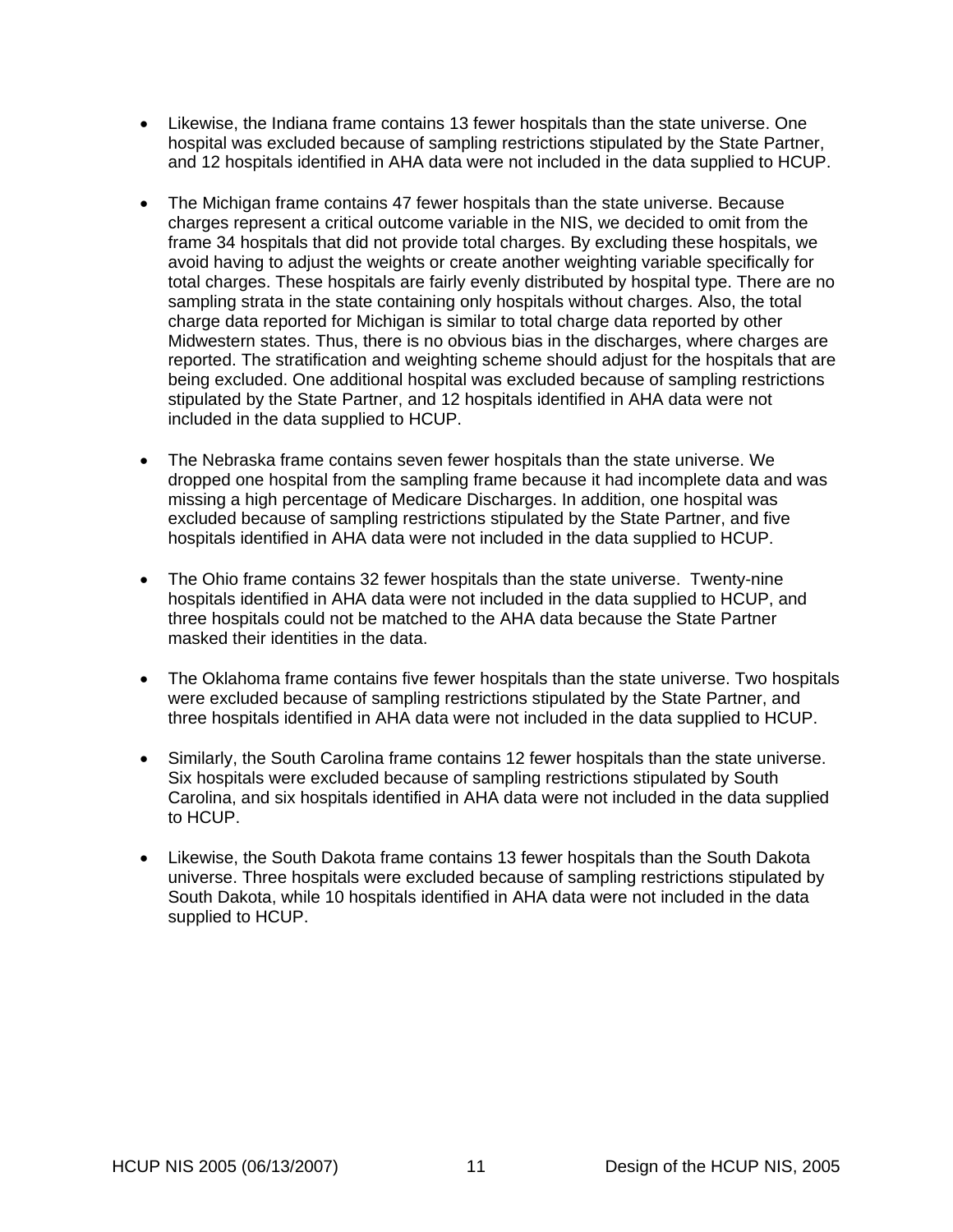# <span id="page-19-1"></span><span id="page-19-0"></span>**Figure 4: Number of Hospitals in the 2005 Universe, Frame, and Sample for Frame States Part A: Arkansas – North Carolina**

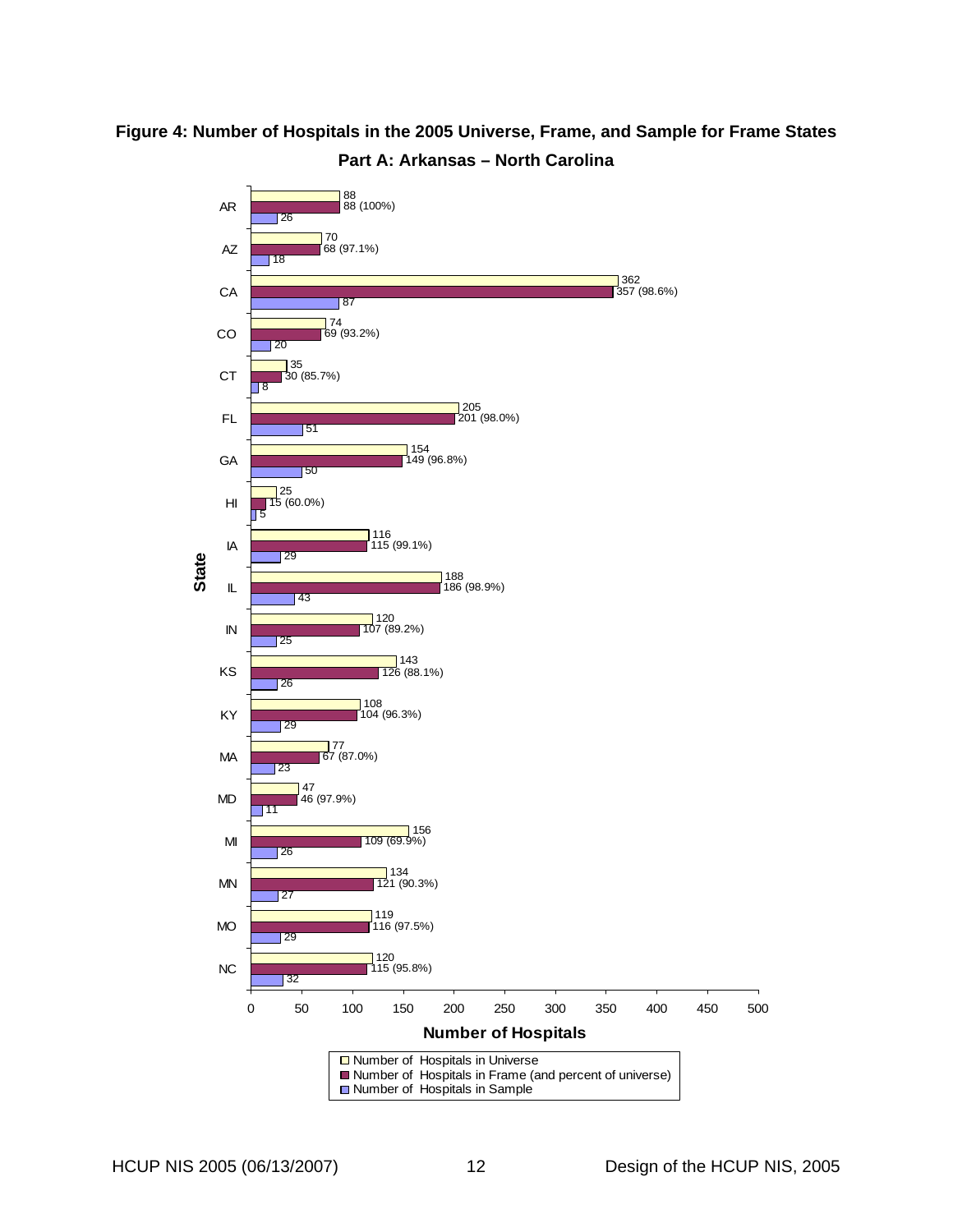# **Figure 4: Number of Hospitals in the 2005 Universe, Frame, and Sample for Frame States Part B: Nebraska – West Virginia**

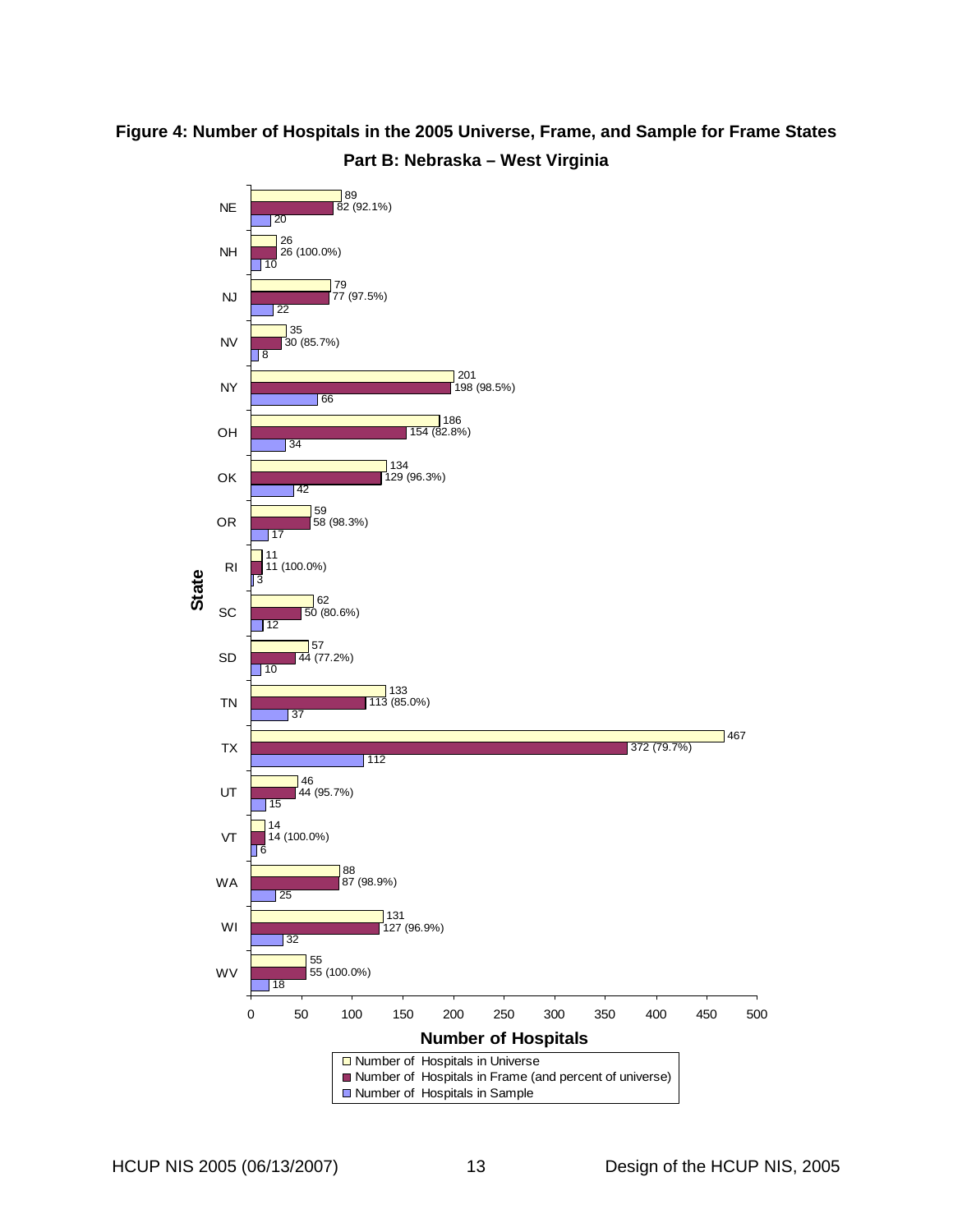## <span id="page-21-0"></span>**HOSPITAL SAMPLE DESIGN**

#### **Design Considerations**

The NIS is a stratified probability sample of hospitals in the frame, with sampling probabilities calculated to select 20% of the universe of U.S. community, non-rehabilitation hospitals contained in each stratum. This sample size was determined by AHRQ based on their experience with similar research databases. The overall design objective was to select a sample of hospitals that accurately represents the target universe, which includes hospitals outside the frame (i.e., having zero probability of selection). Moreover, this sample was to be geographically dispersed, yet drawn only from data supplied by HCUP Partners.

It should be possible, for example, to estimate DRG-specific average lengths of stay across all U.S. hospitals using weighted average lengths of stay, based on averages or regression coefficients calculated from the NIS. Ideally, relationships among outcomes and their correlates estimated from the NIS should accurately represent all U.S. hospitals. However, the 2005 NIS includes data from only 37 states. Therefore, it is advisable to verify your estimates against other data sources, if available. For example, the National Hospital Discharge Survey ([http://www.cdc.gov/nchs/about/major/hdasd/nhds.htm\)](http://www.cdc.gov/nchs/about/major/hdasd/nhds.htm) can provide benchmarks against which to check your national estimates for hospitalizations with more than 5,000 cases.

The *NIS Comparison Report* assesses the accuracy of NIS estimates by providing a comparison of the NIS with other data sources. The most recent report is available on the HCUP User Support Website [\(http://www.hcup-us.ahrq.gov/db/nation/nis/nisrelatedreports.jsp\)](http://www.hcup-us.ahrq.gov/db/nation/nis/nisrelatedreports.jsp).

The NIS team considered alternative stratified sampling allocation schemes. However, allocation proportional to the number of hospitals was preferred for several reasons:

- AHRQ researchers wanted a simple, easily understood sampling methodology. The concept that the NIS sample could represent a "miniaturization" of the hospital universe was appealing. There were, however, obvious geographic limitations imposed by data availability.
- AHRQ statisticians considered other optimal allocation schemes, including sampling hospitals with probabilities proportional to size (number of discharges). They ultimately concluded that sampling with probability proportional to the number of hospitals was preferable. While this approach was admittedly less efficient, the extremely large sample sizes yield reliable estimates. Furthermore, because the data are to be used for purposes other than producing nationwide estimates, (e.g., regression modeling), it is critical that all hospital types, including small hospitals, are adequately represented.

#### **Overview of the Sampling Procedure**

To further ensure accurate geographic representation, we implicitly stratified the hospitals by state and three-digit ZIP Code (the first three digits of the hospital's five-digit ZIP Code). This was accomplished by sorting by three-digit ZIP Code within each stratum prior to drawing a systematic random sample of hospitals.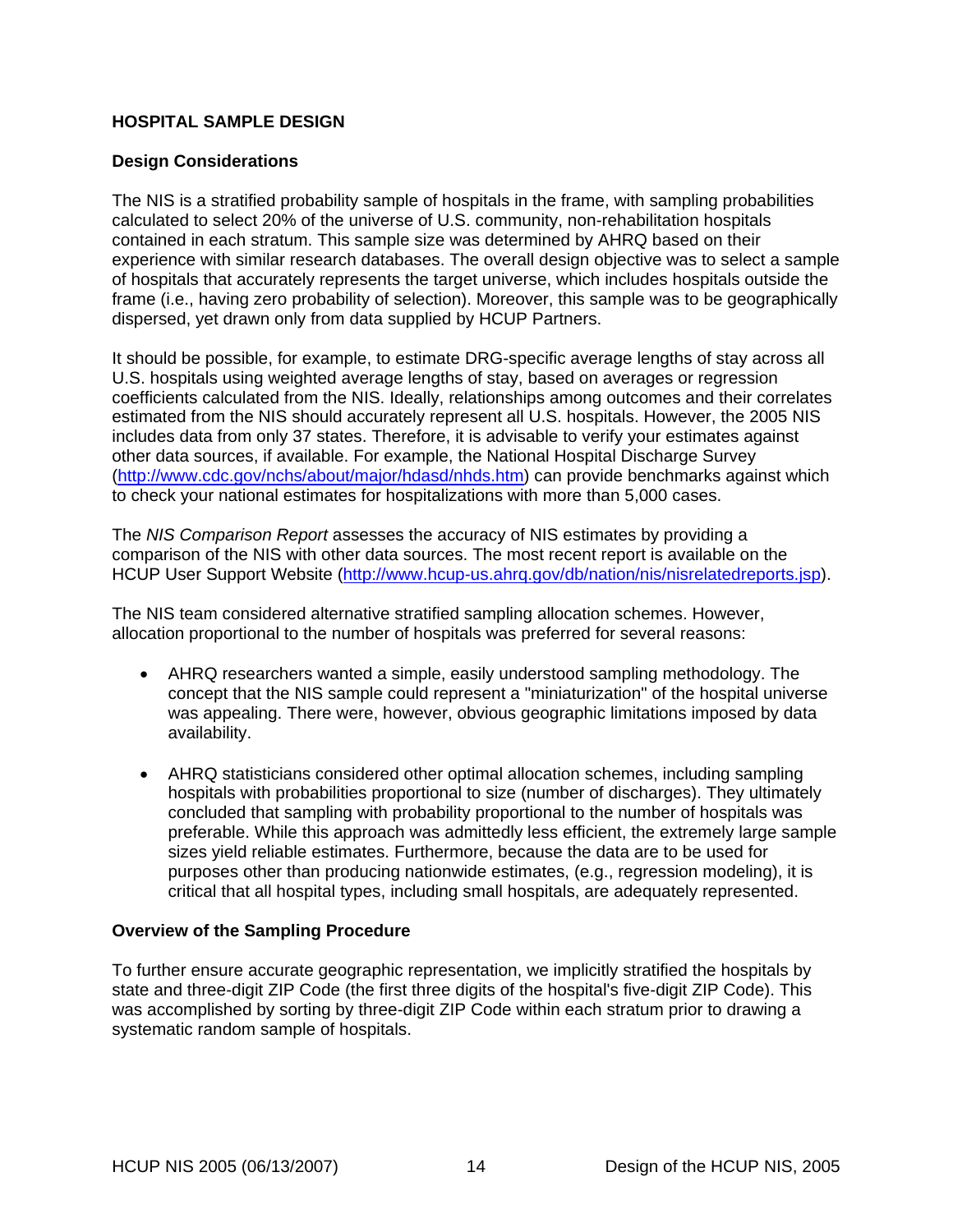<span id="page-22-0"></span>After stratifying the universe of hospitals, we sorted hospitals by stratum, the three-digit ZIP Code within each stratum, and by a random number within each three-digit ZIP Code. These sorts ensured further geographic generalizability of hospitals within the frame states, as well as random ordering of hospitals within three-digit ZIP Codes. Generally, three-digit ZIP Codes that are proximal in value are geographically near one another within a state. Furthermore, the U.S. Postal Service locates regional mail distribution centers at the three-digit level. Thus, the boundaries tend to be a compromise between geographic size and population size.

We then drew a systematic random sample of up to 20% of the total number of U.S. hospitals within each stratum. If too few frame hospitals appeared in a cell, we selected all frame hospitals for the NIS, subject to sampling restrictions specified by states. To simplify variance calculations, we drew at least two hospitals from each stratum. If fewer than two frame hospitals were available in a stratum, we merged it with an "adjacent" cell containing hospitals with similar characteristics.

## **Subsamples**

Prior to the 2005 NIS, we drew two non-overlapping 10% subsamples of discharges from the NIS file for each year. The subsamples were selected by drawing every tenth discharge, starting with two different starting points (randomly selected between 1 and 10). Having a different starting point for each of the two subsamples guaranteed that they would not overlap. Discharges were sampled so that 10% of each hospital's discharges in each quarter were selected for each of the subsamples. The two samples could be combined to form a single, generalizable 20% subsample of discharges. Beginning with the 2005 NIS, 10% subsamples are no longer provided on the NIS CD-ROMs. However, users may still draw their own subsamples, if desired.

## **Change to Hospital Sampling Procedure Beginning with the 1998 NIS**

Beginning with the 1998 NIS sampling procedures, all frame hospitals within a stratum have an equal probability of selection for the sample, regardless of whether they appeared in prior NIS samples. This deviates from the procedure used for earlier samples, which maximized the longitudinal component of the NIS series.

Further description of the sampling procedures for earlier releases of the NIS can be found in the special report: *Design of the HCUP Nationwide Inpatient Sample, 1997*. This report is available on the HCUP User Support Website at [http://www.hcup-us.ahrq.gov/db/nation/nis/nisrelatedreports.jsp.](http://www.hcup-us.ahrq.gov/db/nation/nis/nisrelatedreports.jsp) For a description of the

development of the new sample design for 1998 and subsequent data years, see the special report: *Changes in NIS Sampling and Weighting Strategy for 1998.* This report is available on the HCUP User Support Website.

## **Zero-Weight Hospitals**

Beginning with the 1993 NIS, the NIS samples no longer contain zero-weight hospitals. For a description of zero-weight hospitals in the 1988-1992 samples, refer to the special report: *Design of the HCUP Nationwide Inpatient Sample, Release 1.* This report is available on the HCUP User Support Website at<http://www.hcup-us.ahrq.gov/db/nation/nis/nisrelatedreports.jsp>.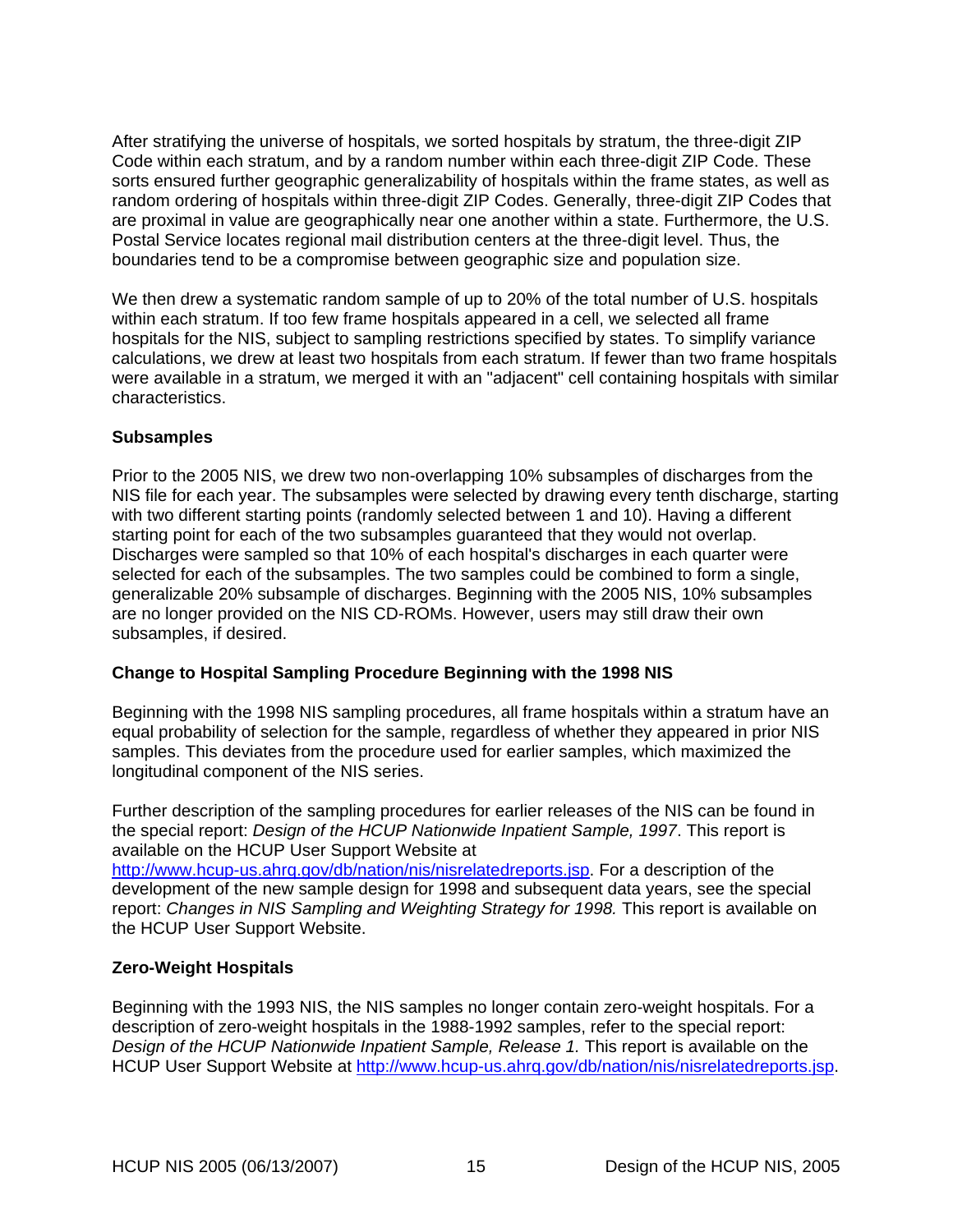## <span id="page-23-0"></span>**FINAL HOSPITAL SAMPLE**

In the pages that follow, we present three figures describing the final hospital sample. [Figure 5](#page-24-1) depicts the numbers of hospitals sampled each year, while [Figure 6](#page-25-1) presents the numbers of discharges in each year of the NIS. For the 1988-1992 NIS, zero-weight hospitals were maintained to provide a longitudinal sample. Therefore, two figures exist for each of these years: one number for the regular NIS sample and another number for the total sample.

[Figure 7](#page-26-1) displays the weighted number of discharges sampled each year. Note that this number decreased from 35,408,207 in 1997 to 34,874,001 in 1998, a difference of 534,206 (1.5%). This slight decline is associated with two changes to the 1998 NIS design: the exclusion of community, rehabilitation hospitals from the hospital universe, and a change to the calculation of hospital universe discharges for the weights. Prior to 1998, we calculated discharges as the sum of total facility admissions (AHA data element ADMTOT), which includes long-term care admissions, plus births (AHA data element BIRTHS) reported for each U.S. community hospital in the AHA Annual Survey Database.

Beginning in 1998, we calculate discharges as the sum of hospital admissions (AHA data element ADMH) plus births for each U.S. community, non-rehabilitation hospital. This number is more consistent with the number of discharges we receive from the state data sources. We also substitute total facility admissions, if the number of hospital admissions is missing. Without these changes, the weighted number of discharges for 1998 would have been 35,622,743. The exclusion of community, rehabilitation hospitals reduced the number of universe hospitals by 177 and the number of weighted discharges by 214,490. The change in the calculation of discharges reduced the weighted number of discharges by 534,252.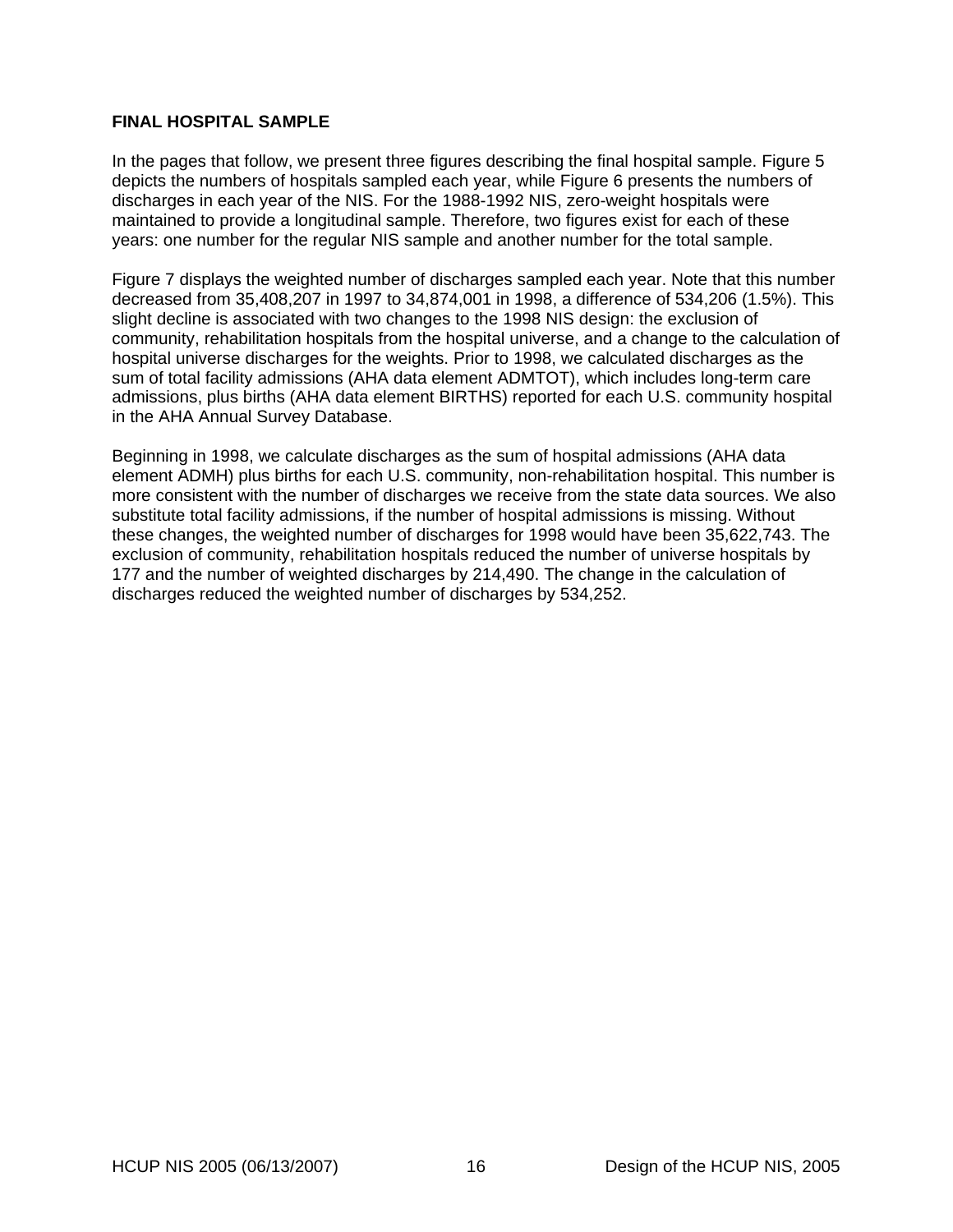<span id="page-24-1"></span><span id="page-24-0"></span>

**Figure 5: Number of Hospitals Sampled, by Year**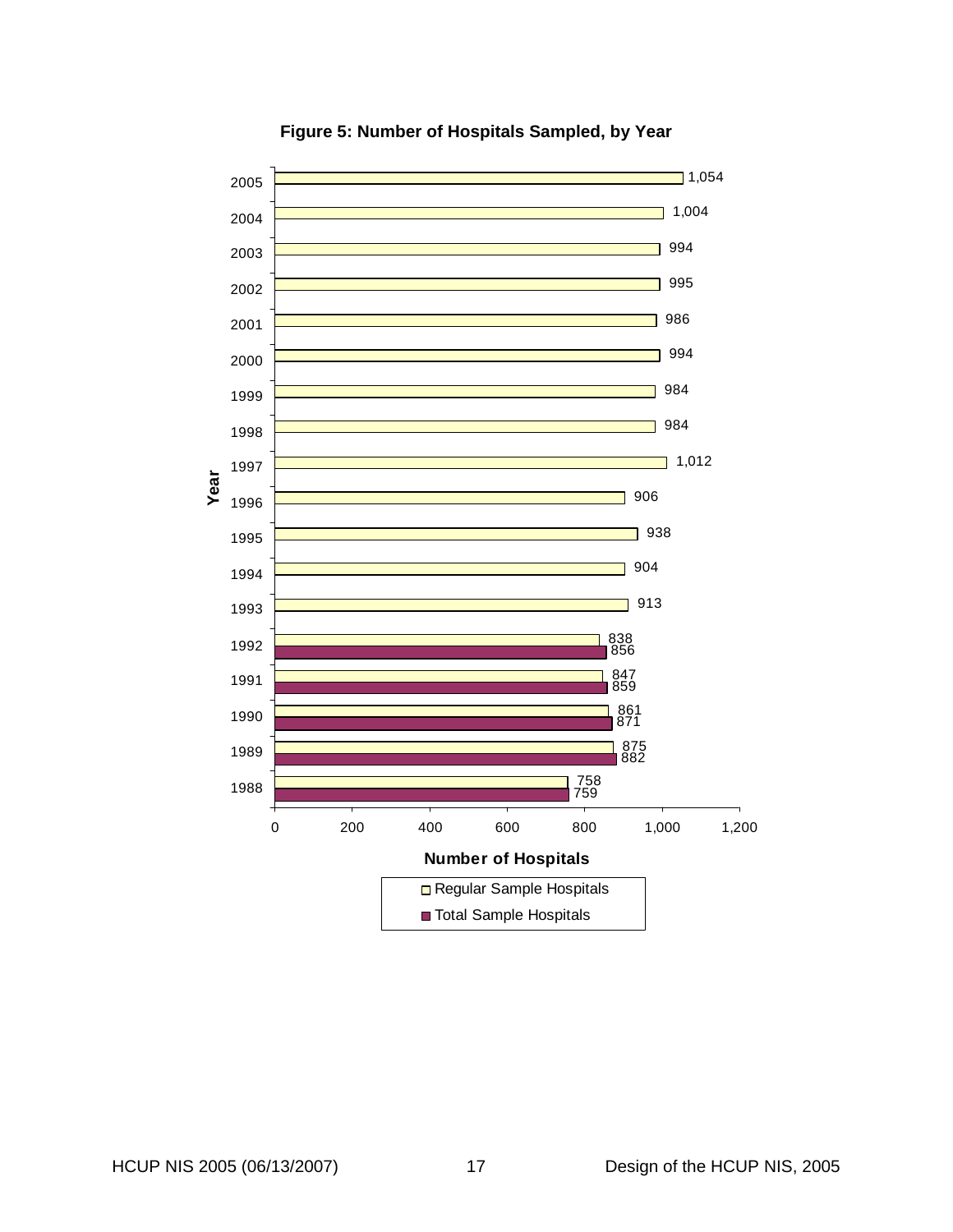<span id="page-25-1"></span><span id="page-25-0"></span>

## **Figure 6: Number of NIS Discharges, Unweighted, by Year**

**Number of Discharges in Millions, Unweighted**

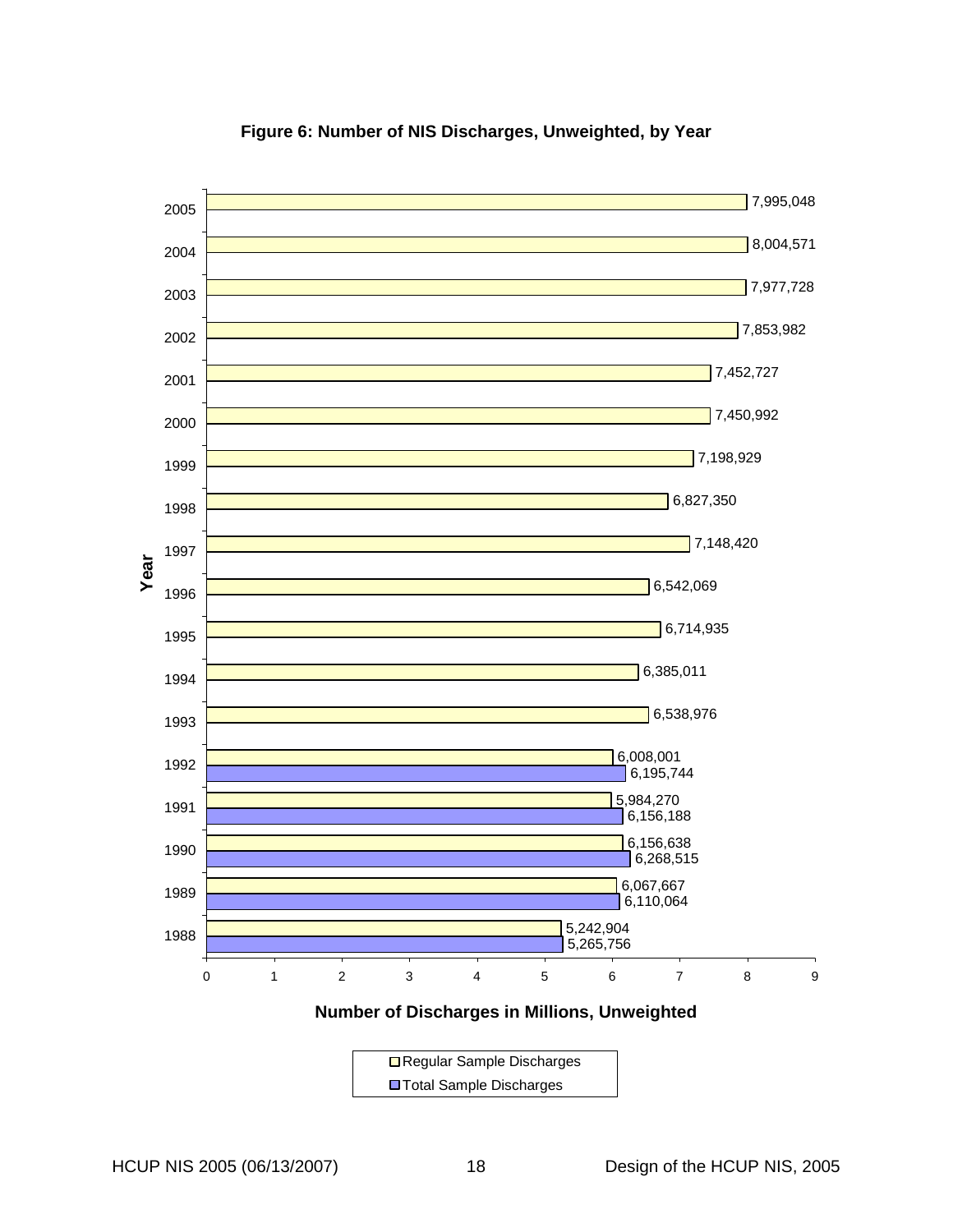<span id="page-26-1"></span><span id="page-26-0"></span>

**Figure 7: Number of NIS Discharges, Weighted, by Year** 

**Number of Discharges in Millions, Weighted**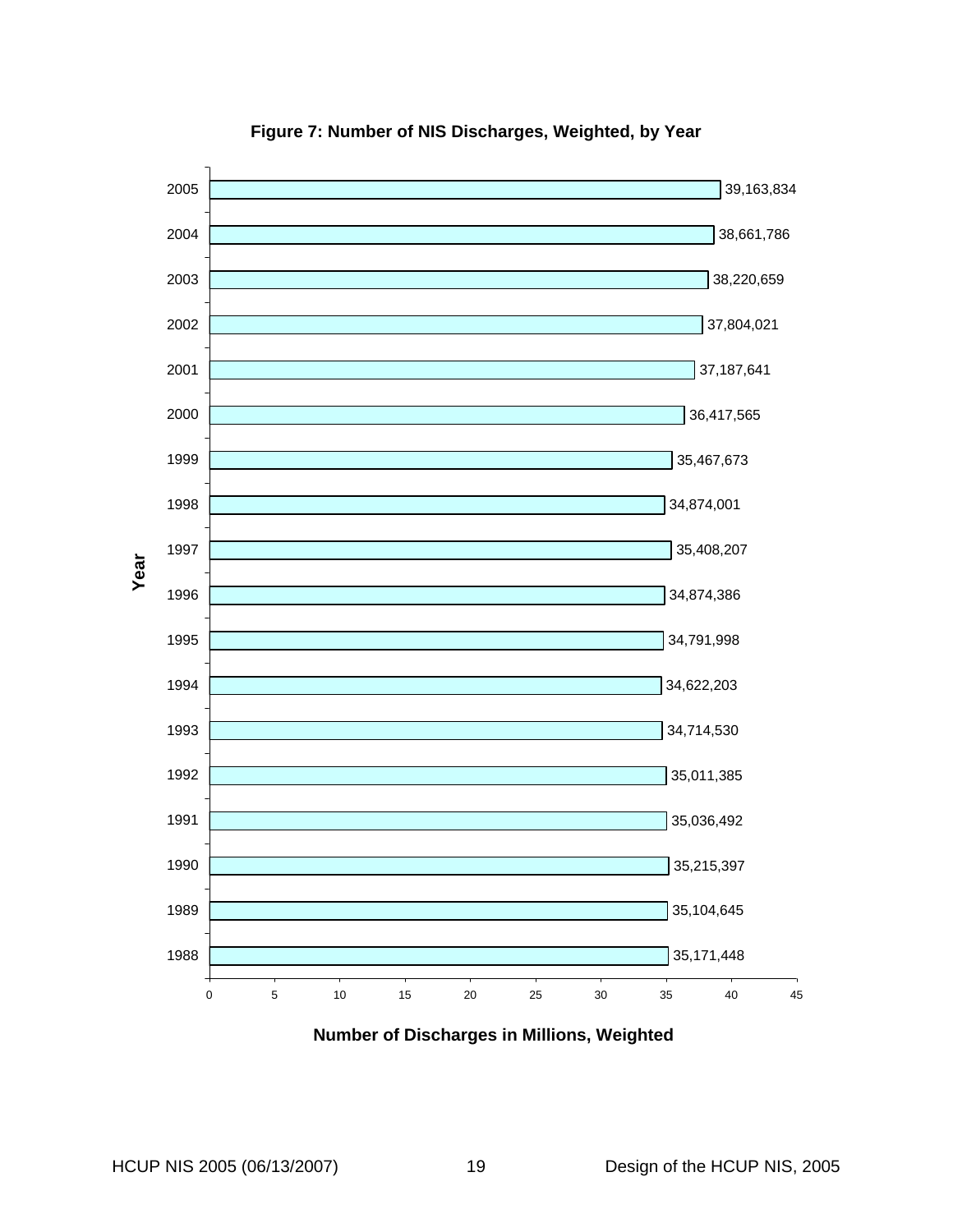[Figure 8](#page-28-1) presents a summary of the 2005 NIS hospital sample by geographic region and the number of:

- Universe hospitals (Universe)
- Frame hospitals (Frame)
- Sampled hospitals (Sample)
- Target hospitals (Target = 20% of the universe)
- Surplus hospitals (Surplus = Sample Target).

For example, in 2005, there were 669 universe hospitals and 423 frame hospitals in the Northeast region, of which 138 were drawn for the sample. This was four more than the target sample size of 134 hospitals, resulting in a surplus. The total sample exceeded the target by 25 hospitals, with a resulting sample of 20.5% of the total hospital universe. We sampled more than the target number of hospitals in each region because we rounded the target sample size for each stratum up to the next highest integer whenever it was not an integer.

[Figure 9](#page-29-1) summarizes the estimated U.S. population by geographic region on July 1, 2005. $3$  For each region, the figure reveals:

- The estimated U.S. population
- The estimated population of states in the 2005 NIS
- The percentage of estimated U.S. population included in NIS states.

For example, the estimated population of the Midwest region on July 1, 2005 was 65,936,397. On that same date, the estimated population of states in the Midwest region that were included in the 2005 NIS was 65,301,792. This represents 99.0% of the total Midwest region's population. The percentage of estimated U.S. population included in states in the 2005 NIS was lower in the West (92.0%), South (80.5%), and Northeast (74.9%). The loss of Virginia was partially offset by the addition of Oklahoma. With these changes, the Southern population represented in the NIS declined from 84.1% in 2004 to 80.5% in 2005 – a decrease of 3.6 percentage points. This had little impact on estimates of statistics such as mortality or mean charges for Southern strata. Overall, the states in the 2005 NIS included an estimated 86.3% of the entire U.S population, representing a decrease of 1.2 percentage points as compared with 2004.

[Figure 10](#page-30-1) depicts the number of discharges in the 2005 sample for each state. As is evident in the graph, the number of discharges sampled varied widely – from 6,950 in South Dakota to 888,464 in California.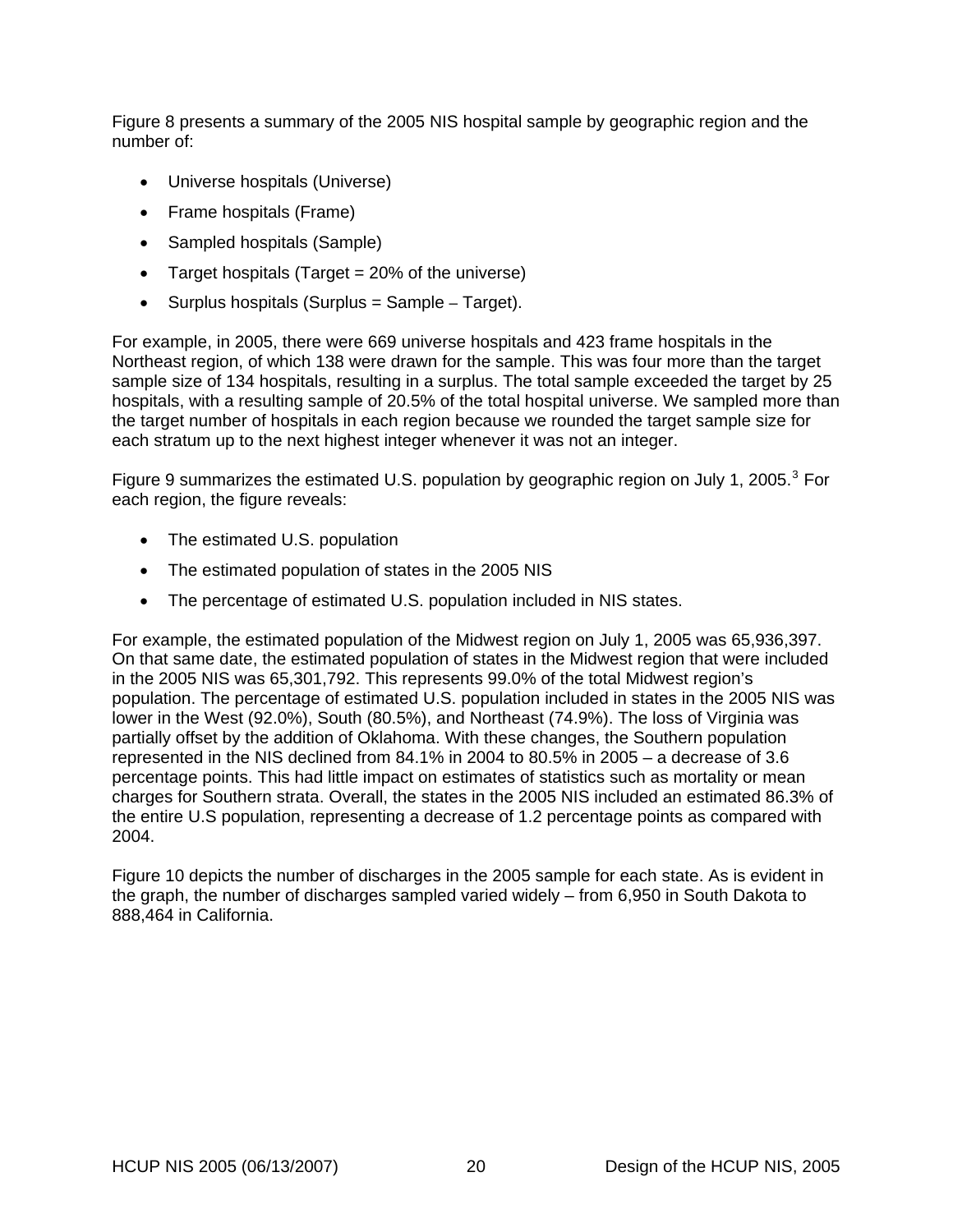<span id="page-28-1"></span><span id="page-28-0"></span>

## **Figure 8: Number of Hospitals in the 2005 Universe, Frame, Sample, Target, and Surplus, by Region**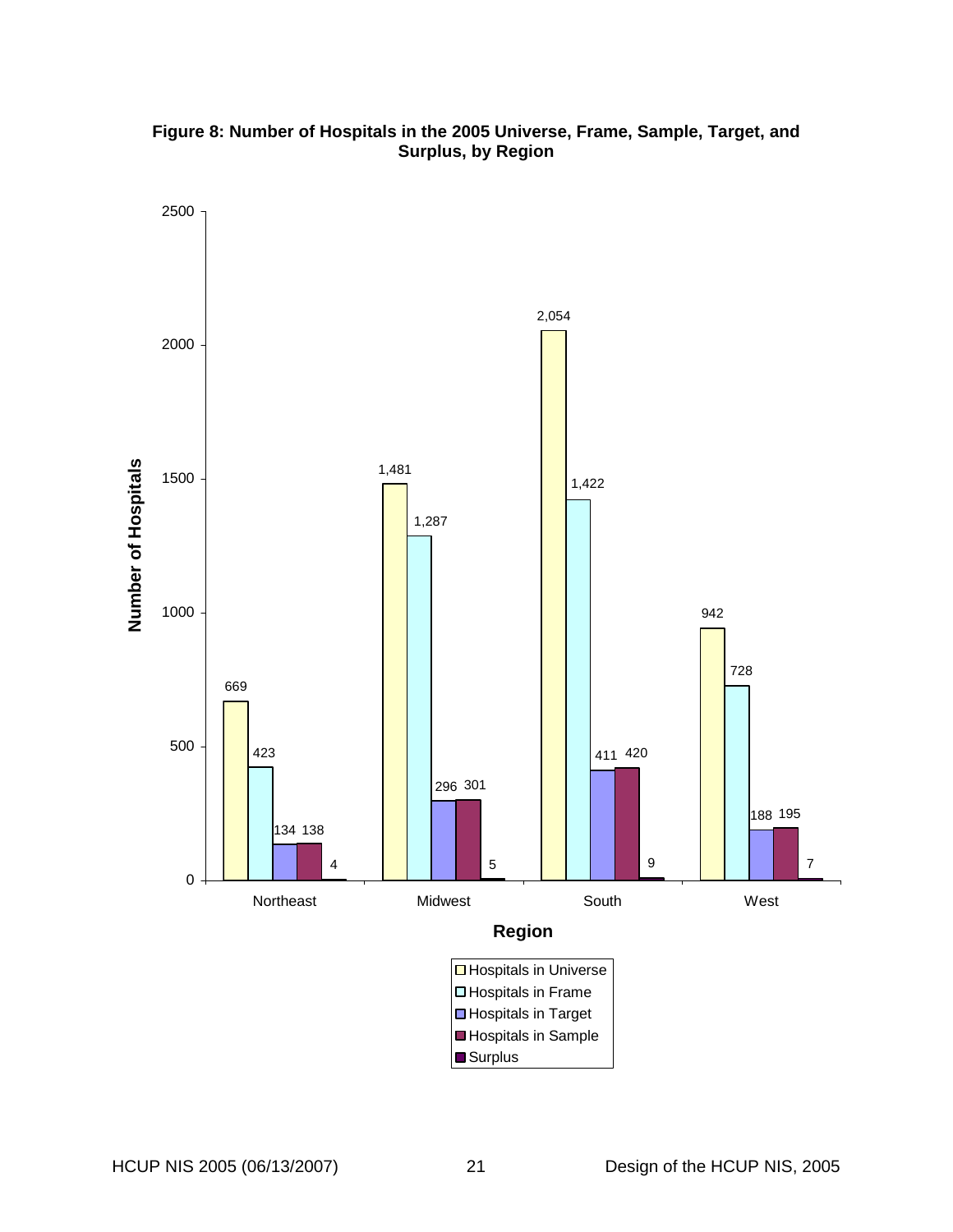# **Figure 9: Percentage of U.S. Population in 2005 NIS States, by Region**

<span id="page-29-1"></span><span id="page-29-0"></span>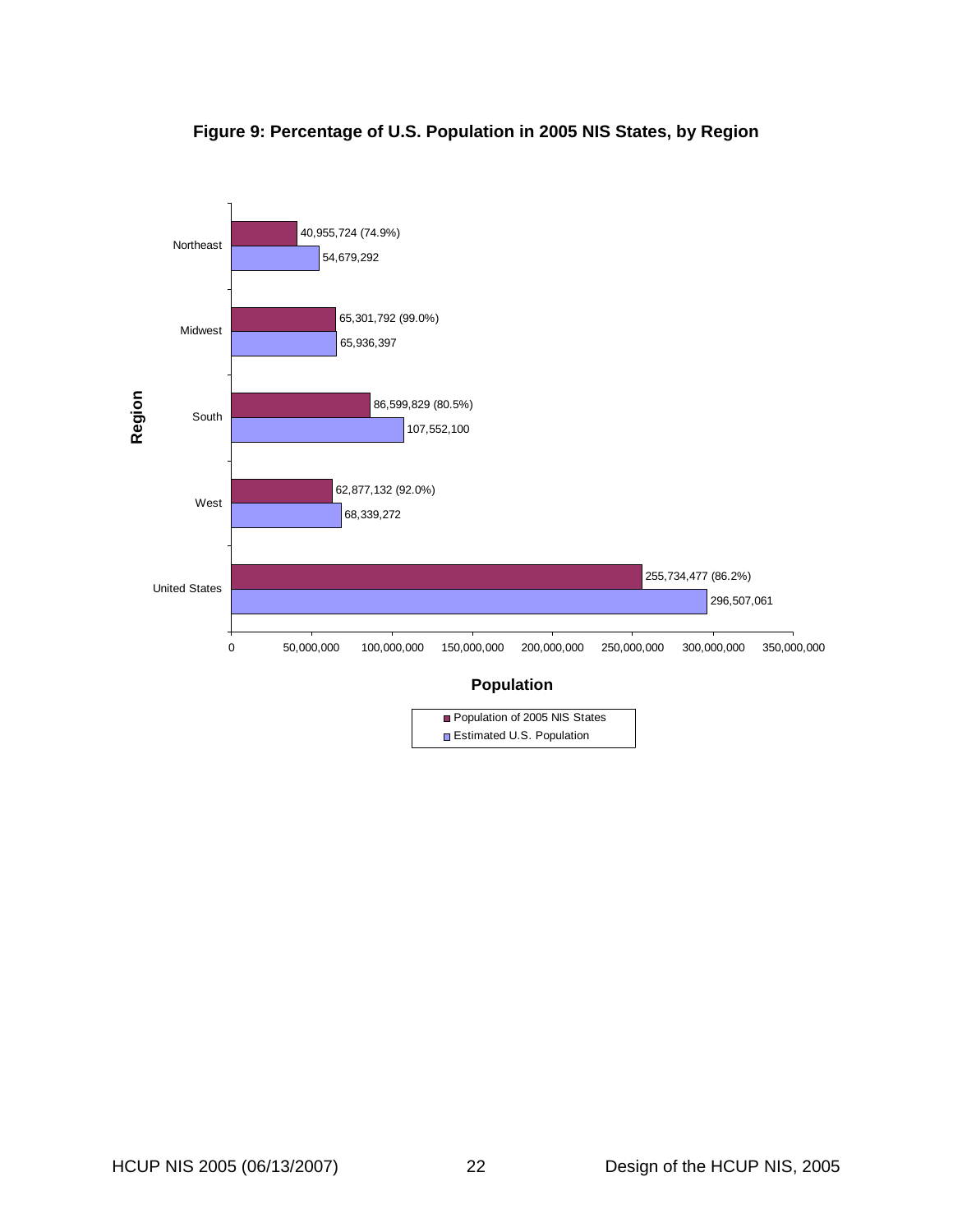<span id="page-30-1"></span><span id="page-30-0"></span>

#### **Figure 10: Number of Discharges in the 2005 NIS, by State**

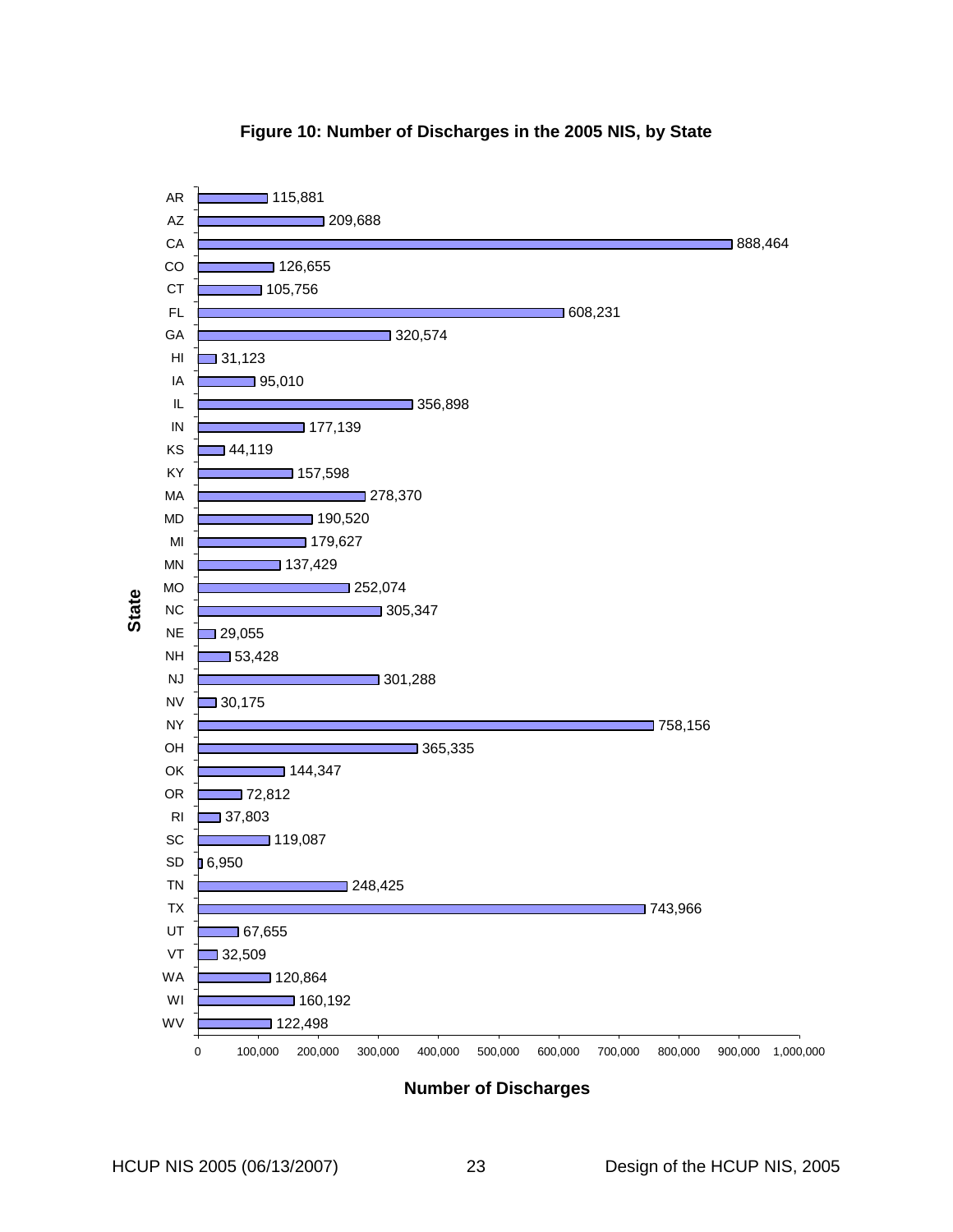## <span id="page-31-0"></span>**SAMPLE WEIGHTS**

To obtain nationwide estimates, we developed discharge weights using the AHA universe as the standard. These were developed separately for hospital- and discharge-level analyses. Hospital-level weights were developed to extrapolate NIS sample hospitals to the hospital universe. Similarly, discharge-level weights were developed to extrapolate NIS sample discharges to the discharge universe.

## **Hospital Weights**

Hospital weights to the universe were calculated by post-stratification. For each year, hospitals were stratified on the same variables that were used for sampling: geographic region, urban/rural location, teaching status, bed size, and control. The strata that were collapsed for sampling were also collapsed for sample weight calculations. Within each stratum *s*, each NIS sample hospital's universe weight was calculated as:

 $W_s$ (universe) =  $N_s$ (universe) ÷  $N_s$ (sample)

where  $W_s$ (universe) was the hospital universe weight, and  $N_s$ (universe) and  $N_s$ (sample) were the number of community hospitals within stratum *s* in the universe and sample, respectively. Thus, each hospital's universe weight (HOSPWT) is equal to the number of universe hospitals it represents during that year. Because 20% of the hospitals in each stratum were sampled when possible, the hospital weights are usually near five.

## **Discharge Weights**

The calculations for discharge-level sampling weights were similar to the calculations for hospital-level sampling weights. The discharge weights are usually constant for all discharges within a stratum. The only exceptions are for strata with sample hospitals that, according to the AHA files, were open for the entire year but contributed less than a full year of data to the NIS. For those hospitals, we *adjusted* the number of observed discharges by a factor of  $4 \div Q$ , where Q was the number of calendar quarters for which the hospital contributed discharges to the NIS. For example, when a sample hospital contributed only two quarters of discharge data to the NIS, the *adjusted* number of discharges was double the observed number. This adjustment was performed only for weighting purposes. The NIS data set includes only the actual (unadjusted) number of observed discharges.

With that minor adjustment, each discharge weight is essentially equal to the number of AHA universe discharges that each sampled discharge represents in its stratum. This calculation was possible because the number of total discharges was available for every hospital in the universe from the AHA files. Each universe hospital's AHA discharge total was calculated as the sum of newborns and hospital discharges.

Discharge weights to the universe were calculated by post-stratification. Hospitals were stratified just as they were for universe hospital weight calculations. Within stratum *s*, for hospital *i*, each NIS sample discharge's universe weight was calculated as:

 $DW_{is}$ (universe) =  $[DN_s$ (universe) ÷ ADN<sub>s</sub>(sample)] \* (4 ÷ Q<sub>i</sub>)

where  $DW_{is}$ (universe) was the discharge weight;  $DN_s$ (universe) represented the number of discharges from community hospitals in the universe within stratum *s*; ADN<sub>s</sub>(sample) was the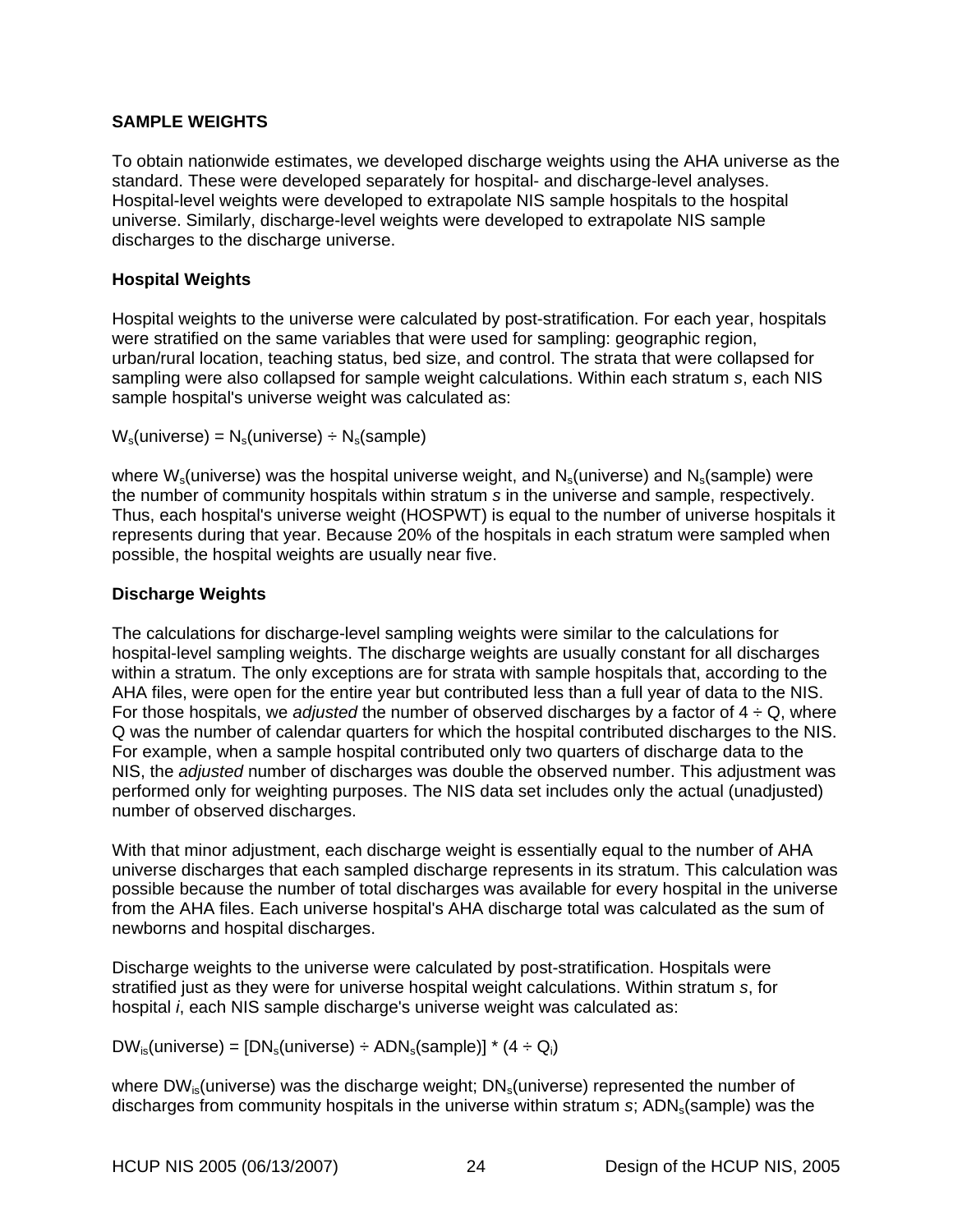<span id="page-32-0"></span>number of *adjusted* discharges from sample hospitals selected for the NIS; and Qi represented the number of quarters of discharge data contributed by hospital *i* to the NIS (usually  $Q_i = 4$ ). Thus, each discharge's weight (DISCWT) is equal to the number of universe discharges it represents in stratum *s* during that year. Because all discharges from 20% of the hospitals in each stratum were sampled when possible, the discharge weights are usually near five.

## **Weight Data Elements**

To produce nationwide estimates, use one of the following discharge weights to extrapolate discharges in the NIS Core file to the discharges from all U.S. community, non-rehabilitation hospitals. For years prior to 2005, when using one of the 10% subsample files, use the subsample discharge weight (the discharge weight multiplied by 10). When using the hospital weights with the subsample files, there is no need to multiply the hospital weights, because all hospitals will be represented in the subsample files. Thus, the same hospital weight (HOSPWT) can be used for the full NIS and for the subsample files.

| <b>NIS Year</b> | Name of Discharge Weight on the<br><b>Core File to Use for Creating</b><br><b>Nationwide Estimates</b>             | Name of Discharge Weight on the<br>10% Subsample File to Use for<br><b>Creating Nationwide Estimates</b> |
|-----------------|--------------------------------------------------------------------------------------------------------------------|----------------------------------------------------------------------------------------------------------|
| 2005            | DISCWT for all analyses.<br>$\bullet$                                                                              | Beginning with the 2005 NIS,<br>10% subsample files are no<br>longer provided.                           |
| 2001-2004       | DISCWT for all analyses.                                                                                           | DISCWT <sub>10</sub> for all analyses.                                                                   |
| 2000            | DISCWT to create nationwide<br>$\bullet$<br>estimates for all analyses except<br>those that involve total charges. | DISCWT10 to create nationwide<br>estimates for all analyses except<br>those that involve total charges.  |
|                 | DISCWTCHARGE to create<br>nationwide estimates of total<br>charges.                                                | DISCWTCHARGE10 to create<br>nationwide estimates of total<br>charges.                                    |
| 1998-1999       | DISCWT for all analyses.                                                                                           | DISCWT10 for all analyses.                                                                               |
| 1988-1997       | DISCWT_U for all analyses.                                                                                         | D10CWT_U for all analyses.                                                                               |

## **DATA ANALYSIS**

## **Missing Values**

Missing data values can compromise the quality of estimates. If the outcome for discharges with missing values is different from the outcome for discharges with valid values, then sample estimates for that outcome will be biased and inaccurately represent the discharge population. There are several techniques available to help overcome this bias. One strategy is to use imputation to replace missing values with acceptable values. Another strategy is to use sample weight adjustments to compensate for missing values.<sup>[4](#page-38-1)</sup> Descriptions of such data preparation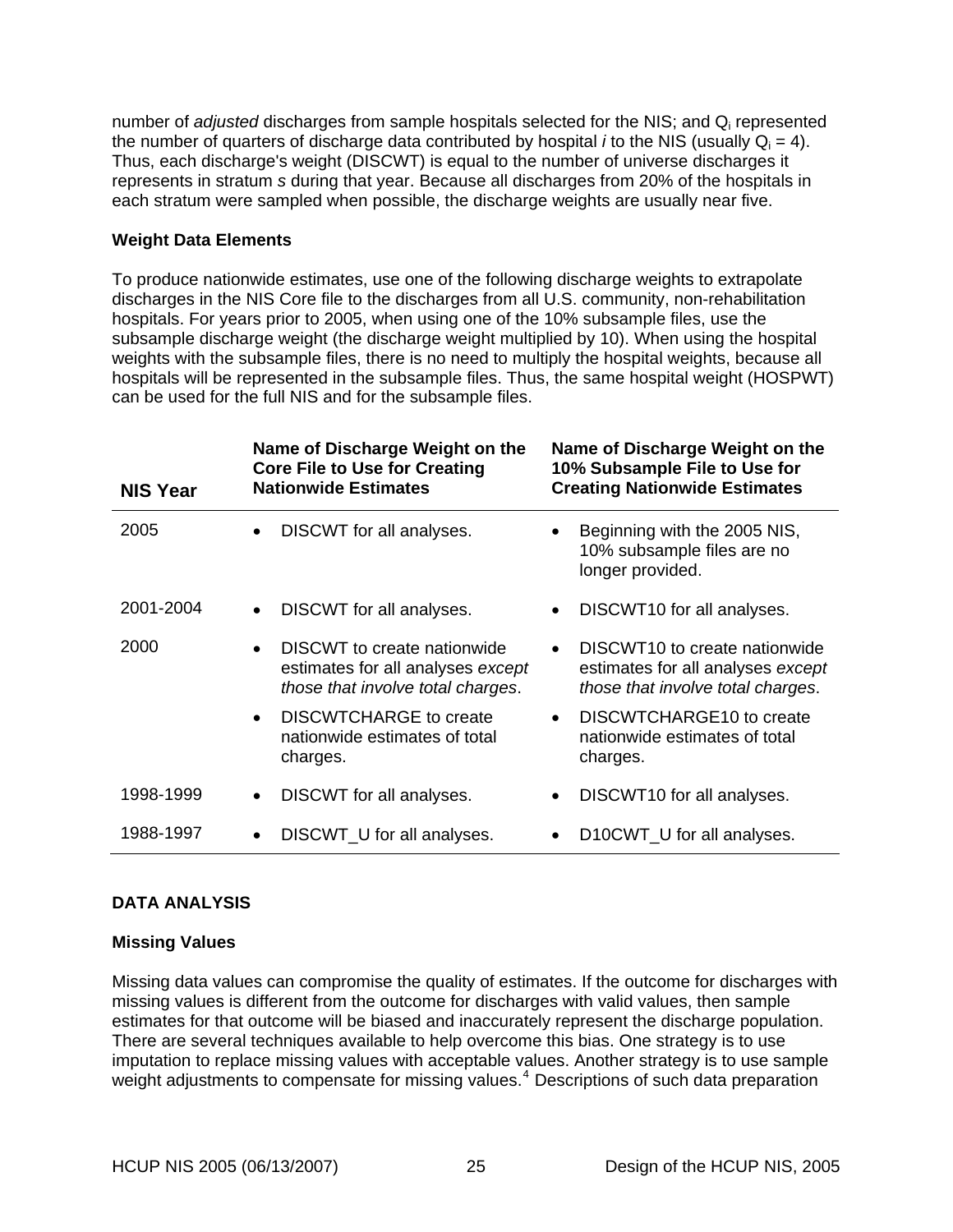<span id="page-33-0"></span>and adjustment are outside the scope of this report; however, it is recommended that researchers evaluate and adjust for missing data, if necessary.

On the other hand, if the cases with and without missing values are assumed to be similar with respect to their outcomes, no adjustment may be necessary for estimates of means and rates. This is because the non-missing cases would be representative of the missing cases. However, some adjustment may still be necessary for the estimates of totals. Sums of data elements (such as aggregate charges) containing missing values would be incomplete because cases with missing values would be omitted from the calculations.

#### **Variance Calculations**

It may be important for researchers to calculate a measure of precision for some estimates based on the NIS sample data. Variance estimates must take into account both the sampling design and the form of the statistic. The sampling design consisted of a stratified, single-stage cluster sample. A stratified random sample of hospitals (clusters) was drawn and then *all* discharges were included from each selected hospital.

If hospitals inside the frame are similar to hospitals outside the frame, the sample hospitals can be treated as if they were randomly selected from the entire universe of hospitals within each stratum. Standard formulas for a stratified, single-stage cluster sample without replacement could be used to calculate statistics and their variances in most applications.

A multitude of statistics can be estimated from the NIS data. Several computer programs are listed below that calculate statistics and their variances from sample survey data. Some of these programs use general methods of variance calculations (e.g., the jackknife and balanced halfsample replications) that take into account the sampling design. However, it may be desirable to calculate variances using formulas specifically developed for some statistics.

These variance calculations are based on finite-sample theory, which is an appropriate method for obtaining cross-sectional, nationwide estimates of outcomes. According to finite-sample theory, the intent of the estimation process is to obtain estimates that are precise representations of the nationwide population at a specific point in time. In the context of the NIS, any estimates that attempt to accurately describe characteristics and interrelationships among hospitals and discharges during a specific year should be governed by finite-sample theory. Examples of this would be estimates of expenditure and utilization patterns or hospital market factors.

Alternatively, in the study of hypothetical population outcomes not limited to a specific point in time, the concept of a "superpopulation" may be useful. Analysts may be less interested in specific characteristics from the finite population (and time period) from which the *sample* was drawn than they are in hypothetical characteristics of a conceptual "superpopulation" from which any particular finite *population* in a given year might have been drawn. According to this superpopulation model, the nationwide population in a given year is only a snapshot in time of the possible interrelationships among hospital, market, and discharge characteristics. In a given year, all possible interactions between such characteristics may not have been observed, but analysts may wish to predict or simulate interrelationships that may occur in the future.

Under the finite-population model, the variances of estimates approach zero as the sampling fraction approaches one. This is the case because the population is defined at that point in time, and because the estimate is for a characteristic as it existed when sampled. This is in contrast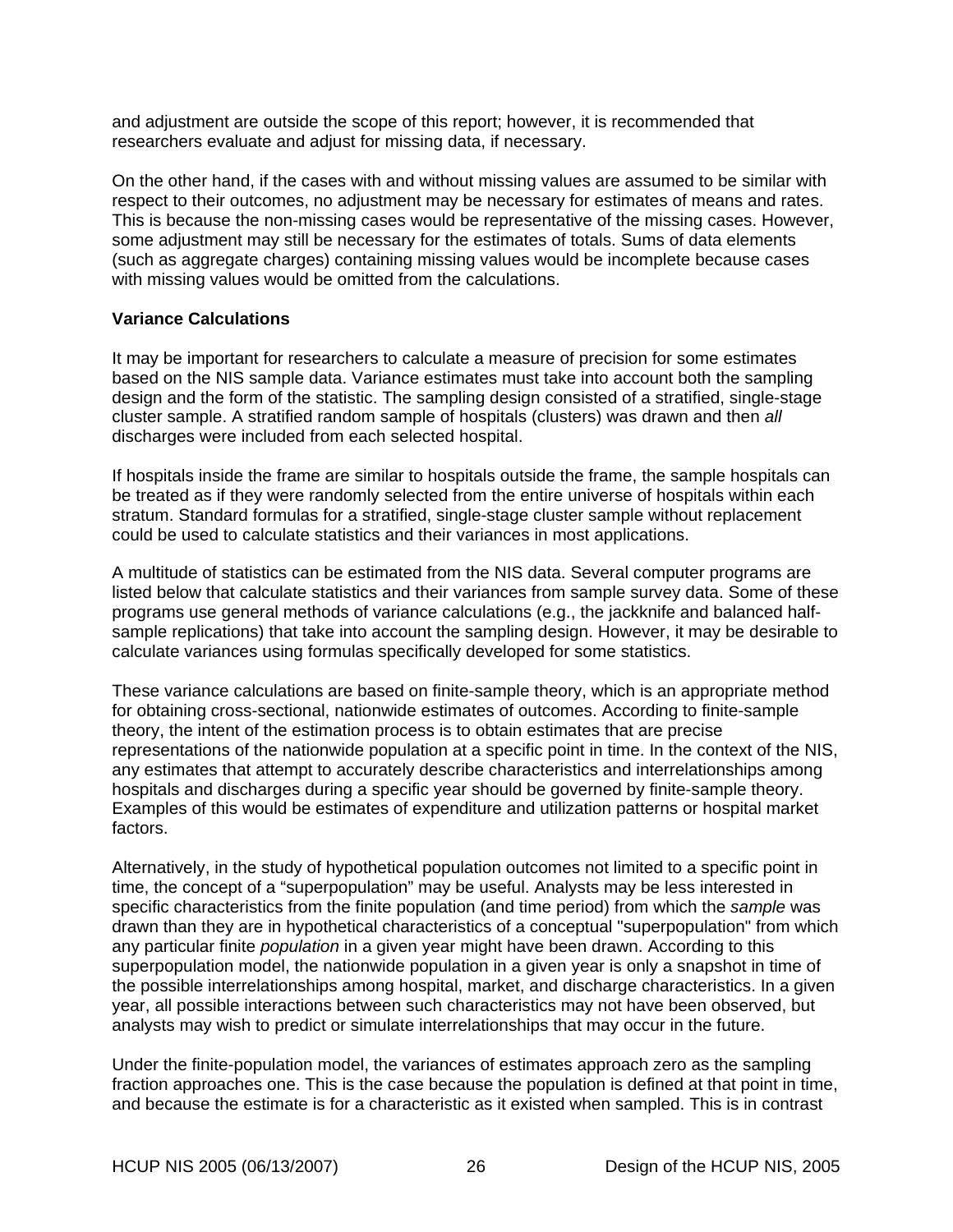<span id="page-34-0"></span>to the superpopulation model, which adopts a stochastic viewpoint rather than a deterministic viewpoint. That is, the nationwide population in a particular year is viewed as a random sample of some underlying superpopulation over time. Different methods are used for calculating variances under the two sample theories. The choice of an appropriate method for calculating variances for nationwide estimates depends on the type of measure and the intent of the estimation process.

## **Computer Software for Variance Calculations**

The hospital weights are useful for producing hospital-level statistics for analyses that use the *hospital* as the unit of analysis, while the discharge weights are useful for producing dischargelevel statistics for analyses that use the *discharge* as the unit of analysis. The discharge weights may be used to estimate nationwide population statistics.

In most cases, computer programs are readily available to perform these calculations. Several statistical programming packages allow weighted analyses.<sup>[5](#page-38-1)</sup> For example, nearly all Statistical Analysis System (SAS) procedures incorporate weights. In addition, several statistical analysis programs have been developed to specifically calculate statistics and their standard errors from survey data. Version eight or later of SAS contains procedures (PROC SURVEYMEANS and PROC SURVEYREG) for calculating statistics based on specific sampling designs. STATA and SUDAAN are two other common statistical software packages that perform calculations for numerous statistics arising from the stratified, single-stage cluster sampling design. Examples of the use of SAS, SUDAAN, and STATA to calculate NIS variances are presented in the special report, *Calculating Nationwide Inpatient Sample Variances*. This report is available on the HCUP User Support Website at<http://www.hcup-us.ahrq.gov/db/nation/nis/nisrelatedreports.jsp>. For an excellent review of programs to calculate statistics from survey data, visit the following Website: <http://www.hcp.med.harvard.edu/statistics/survey-soft/>.

The NIS database includes a Hospital Weights file with variables required by these programs to calculate finite population statistics. The file includes hospital identifiers (Primary Sampling Units or PSUs), stratification variables, and stratum-specific totals for the numbers of discharges and hospitals so that finite-population corrections can be applied to variance estimates.

In addition to these subroutines, standard errors can be estimated by validation and crossvalidation techniques. Given that a very large number of observations will be available for most analyses, it may be feasible to set aside a part of the data for validation purposes. Standard errors and confidence intervals can then be calculated from the validation data.

If the analytic file is too small to set aside a large validation sample, cross-validation techniques may be used. For example, ten-fold cross-validation would split the data into ten subsets of equal size. The estimation would take place in ten iterations. In each iteration, the outcome of interest is predicted for one-tenth of the observations by an estimate based on a model fit to the other nine-tenths of the observations. Unbiased estimates of error variance are then obtained by comparing the actual values to the predicted values obtained in this manner.

Finally, it should be noted that a large array of hospital-level variables are available for the entire universe of hospitals, including those outside the sampling frame. For instance, the variables from the AHA surveys and from the Medicare Cost Reports are available for nearly all hospitals in the U.S., although hospital identifiers are suppressed in the NIS for a number of states. For these states it will not be possible to link to outside hospital-level data sources. To the extent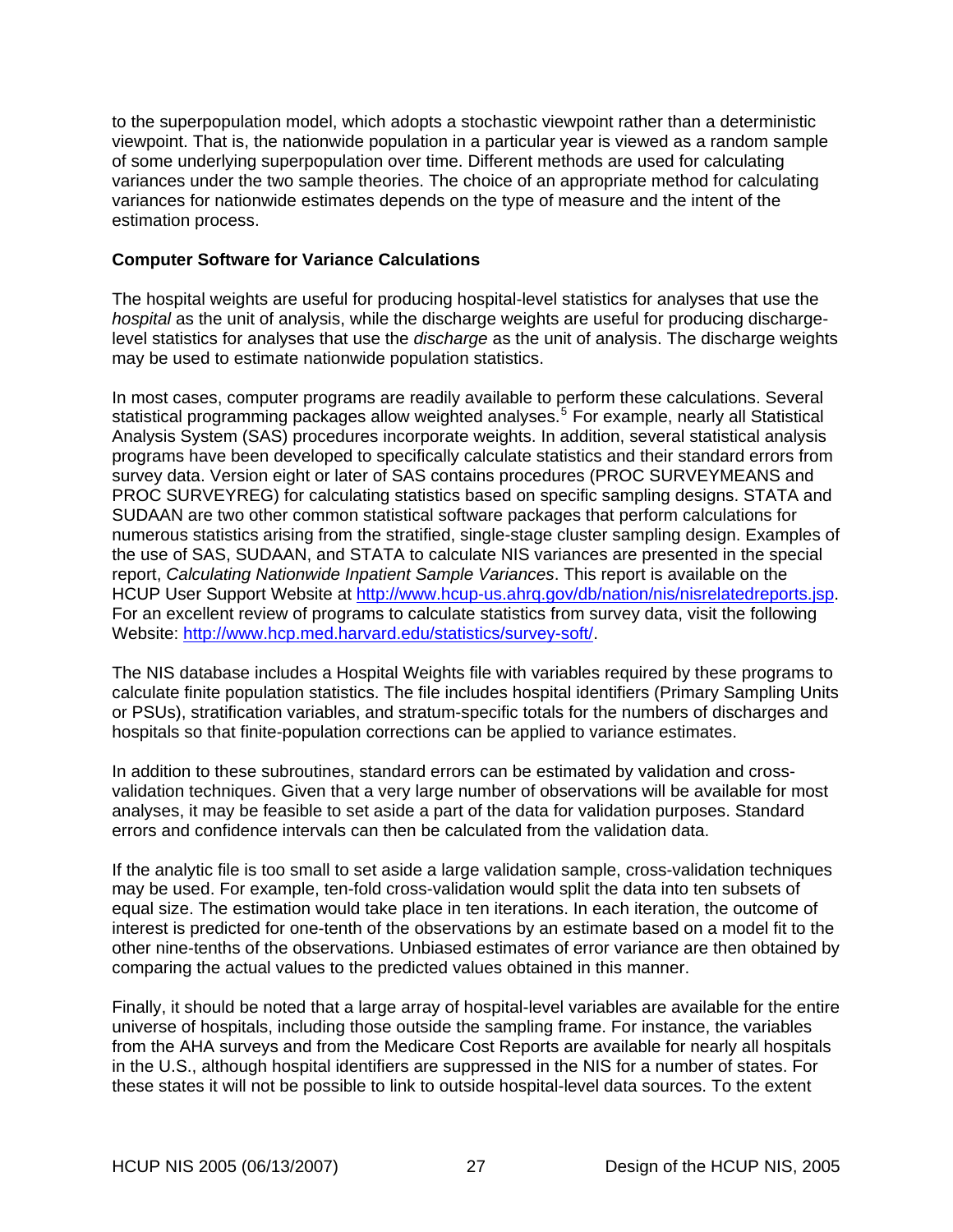<span id="page-35-0"></span>that hospital-level outcomes correlate with these variables, they may be used to sharpen regional and nationwide estimates.

As a simple example, the number of Cesarean sections performed in each hospital would be correlated with their total number of deliveries. The figure for Cesarean sections must be obtained from discharge data, but the number of deliveries is available from AHA data. Thus, if a regression model can be fit predicting this procedure from deliveries based on the NIS data, that regression model can then be used to obtain hospital-specific estimates of the number of Cesarean sections for all hospitals in the AHA universe.

#### **Longitudinal Analyses**

Hospitals that continue in the NIS for multiple consecutive years are a subset of the hospitals in the NIS for any one of those years. Consequently, longitudinal analyses of hospital-level outcomes may be biased, if they are based on any subset of NIS hospitals limited to continuous NIS membership. In particular, such subsets would tend to contain fewer hospitals that opened, closed, split, merged, or changed strata. Further, the sample weights were developed as annual, cross-sectional weights, rather than longitudinal weights. Therefore, different weights might be required, depending on the statistical methods employed by the analyst.

One approach to consider in hospital-level longitudinal analyses is to use repeated-measure models that allow hospitals to have missing values for some years. However, the data are not actually missing for some hospitals, such as those that closed during the study period. In any case, the analyses may be more efficient (e.g., produce more precise estimates) if they account for the potential correlation between repeated measures on the same hospital over time, yet incorporate data from all hospitals in the sample during the study period.

## **Studying Trends**

When studying trends over time using the NIS, be aware that the sampling frame for the NIS changes over time. Because more states have been added, estimates from earlier years of the NIS may be subject to more sampling bias than later years of the NIS. In order to facilitate analysis of trends using multiple years of NIS data, an alternate set of NIS discharge and hospital weights for the 1988-1997 HCUP NIS were developed. These NIS Trends Weights were calculated in the same way as the weights for the 1998 and later years of the NIS. The special report, *Using the HCUP Nationwide Inpatient Sample to Estimate Trends*, includes details regarding the Trends Weights and other recommendations for trends analysis. Both the *NIS Trends Report* and the Trends Weights are available on the HCUP-US Website under Methods Series [\(http://www.hcup-us.ahrq.gov/reports/methods.jsp](http://www.hcup-us.ahrq.gov/reports/methods.jsp)).

To ease the burden on researchers conducting analyses that span multiple years, NIS Trends Supplemental Files (NIS-Trends) are available through the HCUP Central Distributor. The NIS-Trends Annual Files contain the Trends Weights for data prior to 1997 in addition to renamed, recoded, and new data elements consistent with the later years of the NIS. More information on these files is available on the HCUP-US Website under NIS database documentation (<http://www.hcup-us.ahrq.gov/db/nation/nis/nisdbdocumentation.jsp>).

## **Discharge Subsamples**

Prior to the 2005 NIS, two non-overlapping 10% subsamples of NIS discharges were provided each year for analytic purposes. Beginning with the 2005 NIS, 10% subsamples are no longer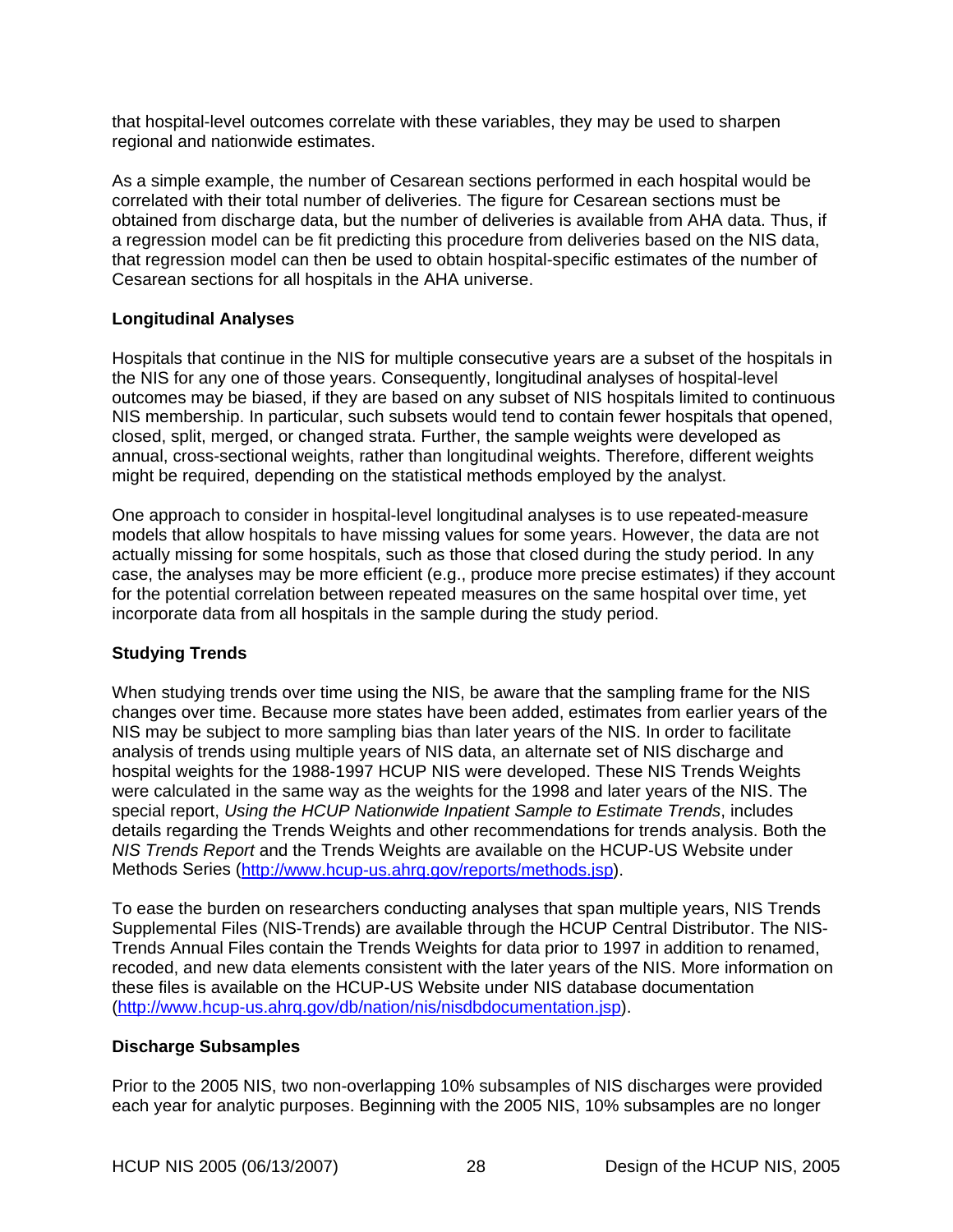<span id="page-36-0"></span>provided on the NIS CD-ROMs. However, users may still draw their own subsamples, if desired. One use of 10% subsamples would be to validate models and obtain unbiased estimates of standard errors. That is, one subsample may be used to estimate statistical models, while the other subsample may be used to test the fit of those models on new data. This is a very important analytical step, particularly in exploratory studies, where one runs the risk of fitting noise in the data.

It is well known that the percentage of variance explained by a regression,  $R^2$ , is generally overestimated by the data used to fit a model. The regression model could be estimated from the first subsample and then applied to the second subsample. The squared correlation between the actual and predicted value in the second subsample is an unbiased estimate of the model's true explanatory power when applied to new data.

## **CONCLUSION**

In this report, we have described the development and use of the NIS sample and weights and summarized the contents of the 2005 NIS. We have included cumulative information for all previous years to provide a longitudinal view of the database. We have also highlighted important considerations for data analysis and have provided references to detailed reports on this subject.

The 2005 NIS includes data from 37 states, the same number included in the 2003 and 2004 NIS. For 2005, state participation has changed slightly, with the loss of Virginia and the addition of Oklahoma. The sampling frame is representative of the United States, comprising 75.0% of all U.S. hospitals and encompassing 86.3% of the U.S. population.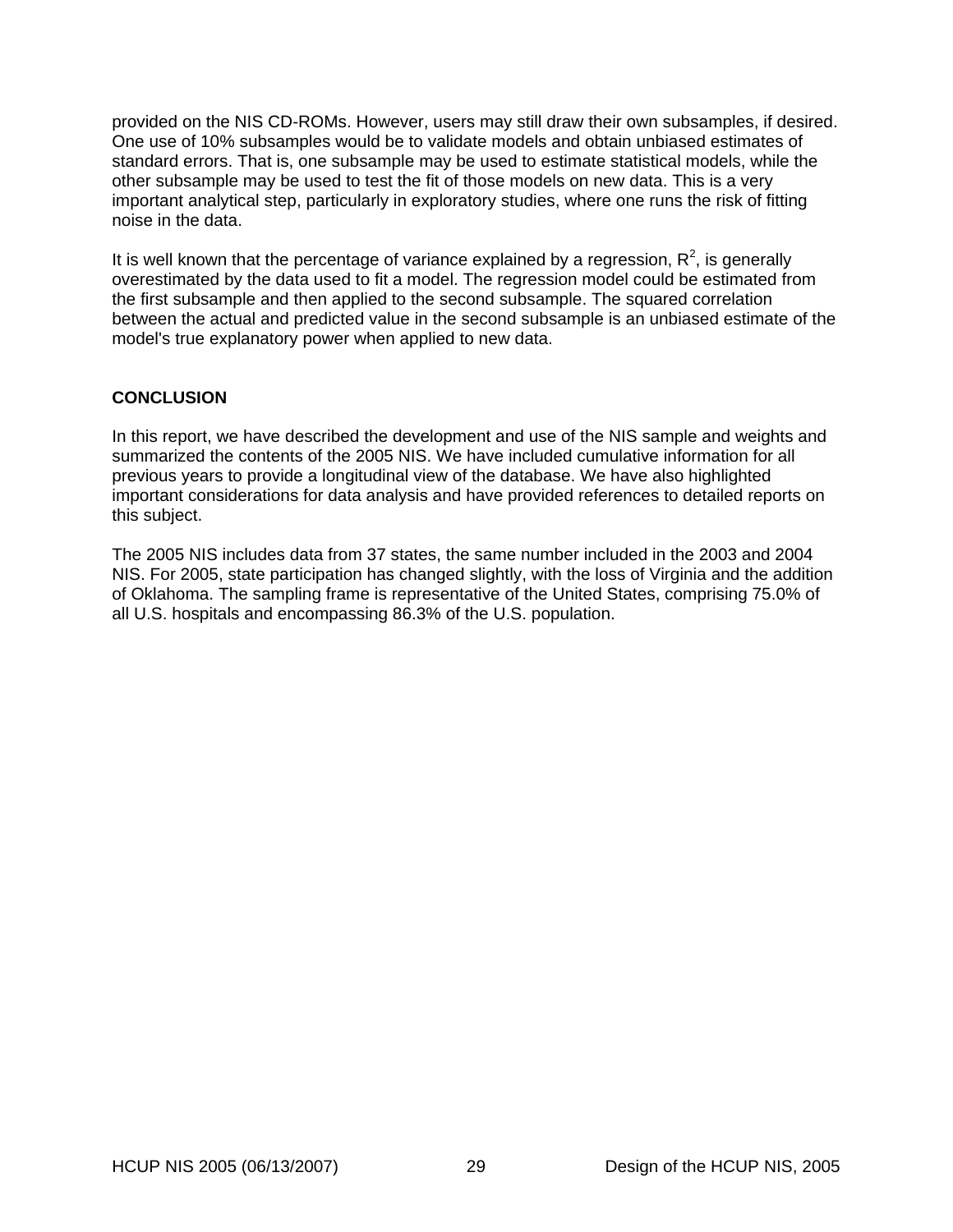#### ENDNOTES

- $\frac{1}{1}$  Most AHA Annual Survey Database files do not cover a January-to-December period for every hospital. The numbers of hospitals for 1988-1991 are based on adjusted versions of the files which we created by apportioning the data from adjacent survey files across calendar years. The numbers of hospitals for later years are based on the unadjusted AHA Annual Survey Database files.
- $\mathfrak{p}$  We used the following AHA Annual Survey Database data elements to assign the NIS Teaching Hospital Indicator:

AHA Data Element Name = Description [HCUP Data Element Name].

 $BDH = Number of short-term hospital beds [B001H].$ 

BDTOT = Number of total facility beds [B001].

FTRES = Number of full-time employees: interns & residents (medical & dental) [E125].

- PTRES = Number of part-time employees: interns & residents (medical & dental) [E225].
- MAPP8 = Council of Teaching Hospitals (COTH) indicator [A101].
- MAPP3 = Residency training approval by the Accreditation Council for Graduate Medical Education (ACGME) [A102].

Prior to the 1998 NIS, we used the following SAS code to assign the NIS teaching hospital status indicator, H\_TCH:

```
/* FIRST ESTABLISH SHORT-TERM BEDS DEFINITION */ 
IF BDH NE . THEN BEDTEMP = BDH ; /* SHORT TERM BEDS */ 
ELSE IF BDH =. THEN BEDTEMP=BDTOT ; /* TOTAL BEDS PROXY */ 
/*******************************************************/ 
/* NEXT ESTABLISH TEACHING STATUS BASED ON F-T & P-T */ 
/* RESIDENT/INTERN STATUS FOR HOSPITALS. */ 
/*******************************************************/ 
RESINT = (FTRES + .5*PTRES)/BEDTEMP ; 
IF RESINT > 0 & (MAPP3=1 OR MAPP8=1) THEN H_TCH=1;/* 1=TEACHING */ 
ELSE H TCH=0 ; \overline{ } /* 0=NONTEACHING */
```